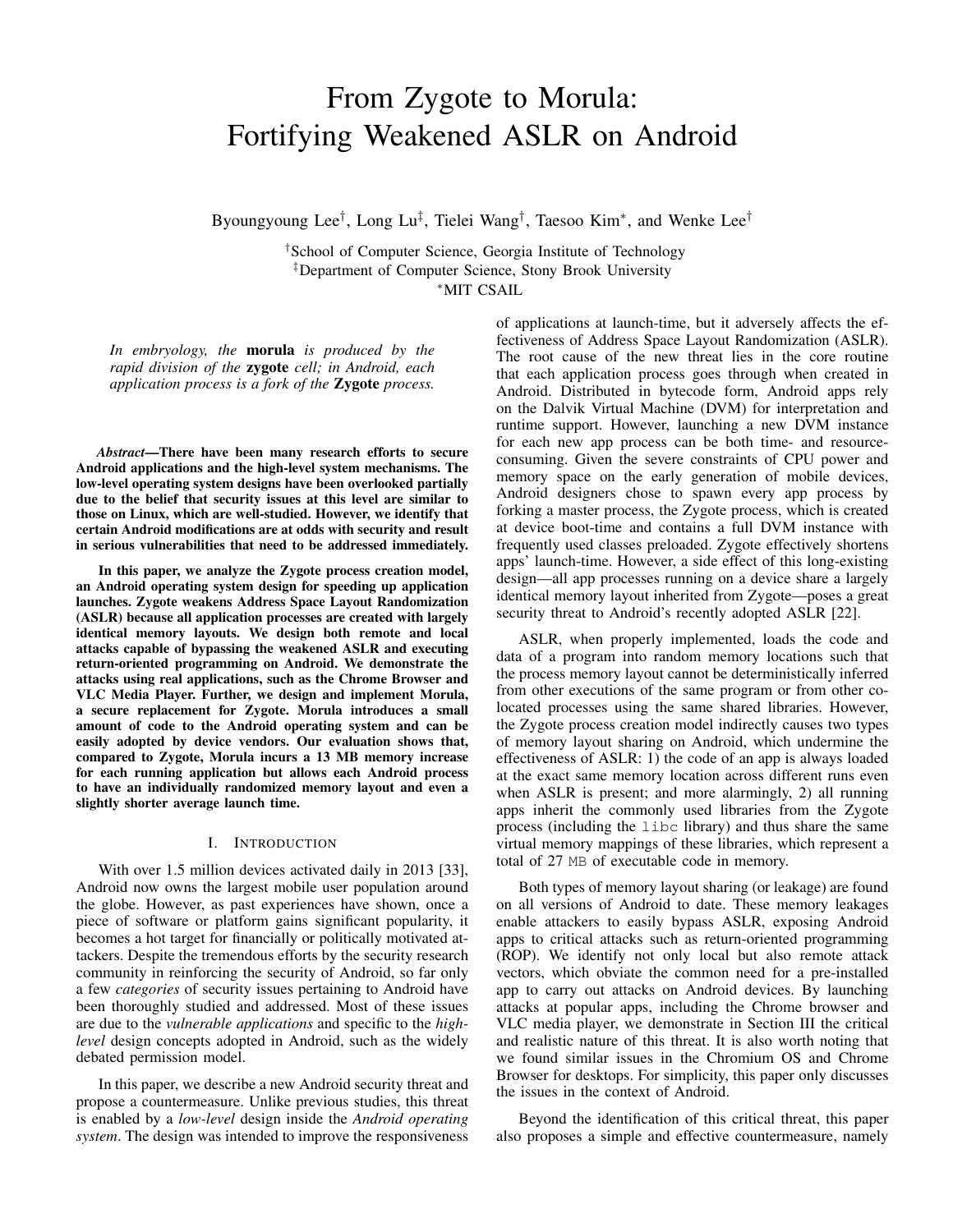Morula, which is implemented via a small modification to the Android OS. Morula eliminates the dangerously high predictability of the memory layout in Android by allowing processes to have individually randomized memory layouts. An intuitive way to carry out this straightforward idea is to abandon the Zygote process and create each application process from scratch. In this case, the dependent libraries, application code, and data are loaded into freshly allocated memory regions each time a process is being created, and therefore the existing ASLR in Android is able to independently randomize the memory layout for each process. However, this intuitive approach (requiring a cold start for each application) can incur a prohibitive performance overhead that prolongs the average app launch time by more than 3.5 seconds. In comparison, Morula allows Android ASLR to achieve the same level of security and shows a slightly shorter average launch time. The core idea of Morula is to adaptively maintain a pool of Zygote processes with distinct memory layouts (i.e., Morula processes), so that when an app is about to start, a unique Morula instance is available as a one-time and pre-initialized process template in which the app can be loaded. Creating and initializing the Morula processes in advance moves the time-consuming operations (e.g., library and class loading) out of the time-critical app launching phase and consequently reduces the app launch time. We also devise two optimization strategies: on-demand loading and selective randomization, to further limit Morula's impact on app responsiveness and system memory usages.

We have built a prototype of Morula on Android 4.2 and evaluated its effectiveness and performance overheads. When Morula is in use, an attacker can no longer bypass Android ASLR with a single attempt; rather, they have to try, on average, a minimum of 18,000 times. Moreover, Morula meets, and sometimes exceeds, its performance goal of keeping app launches as fast as when Zygote is used. However, Morula incurs an increase of 13.7 MB memory usage per running app, as a trade-off for the improved security and optimized app responsiveness. Morula imposes no obvious overhead to other resources, including battery power.

In addition to identifying a new threat and proposing a countermeasure, this paper also conveys an important message: the modifications and extensions made to Linux by Android and other emerging OSes can open new and unique attack surfaces. Some feature- or performance- oriented customizations do interfere or even break existing security mechanisms. Therefore, the new designs incorporated by these OSes need careful security scrutiny. This message contradicts the widely held belief that the security of the low-level Android OS is the same as the security of Linux (because Linux is the OS core of Android).

To summarize, our contributions are as follows:

- Leveraging Android's weakened ASLR, we devised two realistic attacks on real apps, which break ASLR and achieve ROP on current Android systems.
- We designed Morula as a practical countermeasure and implemented it as a small and backward-compatible extension to the Android OS for easy adoption.
- We conducted thorough evaluations of Morula: measuring its enhancement on ASLR and analyzing its

overheads in terms of app launch delays, memory use, battery life, etc.

The rest of the paper continues as follows. Section [II](#page-1-0) provides the necessary background information about the new threat and our solution. We discuss the details about the threat and illustrate the possible attack scenarios in Section [III.](#page-3-0) Morula's design and implementation is explained in Section [IV,](#page-6-0) followed by an evaluation in Section [V.](#page-9-0) We then discuss implications and limitations in Section [VI,](#page-13-0) and compare the related work in Section [VII.](#page-13-1) Section [VIII](#page-14-1) concludes the paper.

# II. BACKGROUND

# <span id="page-1-0"></span>*A. App Process Creation on Android*

Android inherits its operating system core from Linux. To overcome the unique constraints facing mobile platforms and enable new mobile-specific features, Android's design introduced a new middleware layer on top of traditional Linux and customized the designs of several system management components within Linux. Among these customizations is the Zygote process creation model. At the time of its introduction, Zygote represented a reasonable design choice for improving responsiveness and performance of apps, but we find the design conflicts with ASLR, the critical security mechanism recently adopted by Android. Next we provide the background knowledge on the Zygote process and other factors that contribute to the root cause of the new security threat.

Android apps are packaged in Dalvik bytecode form and rely on the Dalvik Virtual Machine (DVM) for interpretation in runtime. Compiling apps into bytecode for distribution naturally brings cross-platform compatibility to Android. Moreover, compared with native code, bytecode generally produces smaller executable files and guarantees better runtime security, which is favorable to mobile devices. However, similar to other interpretation-based execution, Android's bytecode-based apps can suffer from the performance overhead incurred by the virtual machine during runtime as well as launch-time. To speed up the execution of bytecode, DVM prioritized performance in its design. One example is the adoption of justin-time compilation at a very early stage in its development.

To improve app launch-time performance, Android employs the Zygote process creation model to avoid the long delay that every app would otherwise have to undergo (i.e., waiting for a fresh DVM instance to be created). Instead of repeating the creation and initialization of DVM for each app, Android does so only once during OS boot-time and keeps the resulting DVM instance as a template process, namely the Zygote process, from which all app processes will be "forked." The Zygote process not only hosts an initialized DVM instance but also loads a large pool of commonly used classes and libraries. As child processes of Zygote, every app inherits the established process context without performing the initialization themselves, and thus takes a significantly reduced amount of time to start. Zygote also enables a system-wide sharing of the memory pages that contain the preloaded code and data, reducing global memory usage. It is also worth noting that Zygote-like process creation and class preloading is not only seen on Android, but also used by the Chrome browser and Chromium OS.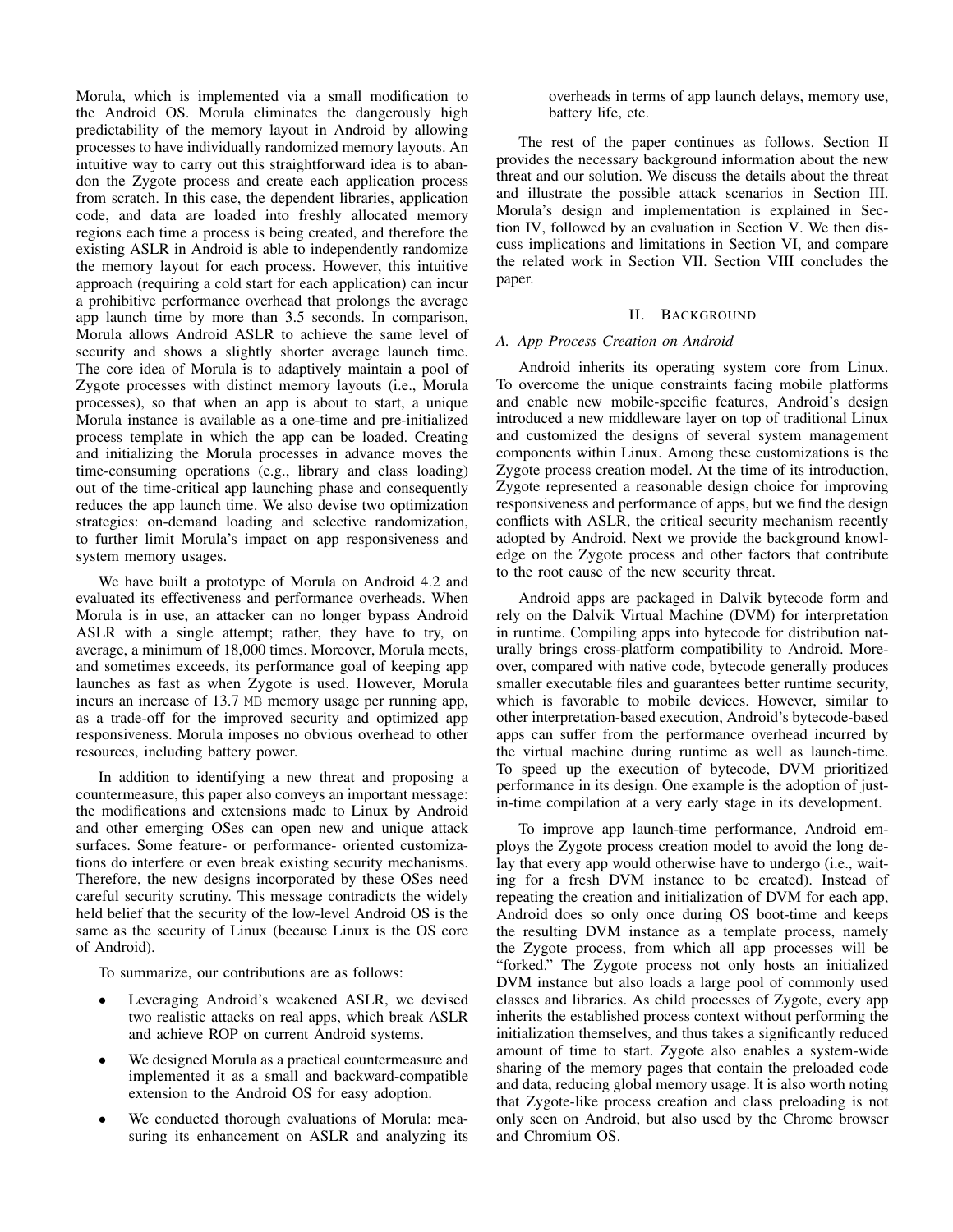

<span id="page-2-0"></span>Fig. 1. Zygote process creation model with memory layout representations when launching a browser app. AM represents Activity Manager. The gray region displays a snapshot of the Android's address space layouts for running apps, directly inherited from the Zygote process; each pattern represents a shared library, such as libc.so or libssl.so, which is located identically among all running apps.

Figure [1](#page-2-0) illustrates how Zygote assists with creating a new application process. Upon receiving an application launch request, the Activity Manager in the Android Runtime signals the Zygote process through an IPC socket  $(①)$ . The latter then invokes the fork() system call, creating a new process to host the app (2). Since the DVM instance is already created and loaded with the common libraries by the parent process, the forked child directly proceeds to the warm-init stage, where only a few initializations that cannot be done in advance are completed  $(③)$ . As the final step of the app launch phase, namely specialization, the forked process loads the actual app per the information passed from the Activity Manager (➃). The UID and GID are set at this time, marking the beginning of app-specific security enforcement. Control is then handed over to the application code via a call to the main() method of the Activity Thread.

While reducing the app launch-time delay significantly, the Zygote process creation model poses an obvious side effect to all app processes: as the forked children of Zygote, they all end up sharing not only the common memory content but also the same memory layout. Figure [1](#page-2-0) also shows that the shared system libraries are loaded at the same memory locations across different processes. This side effect is by no means harmful by itself but improves the system-wide memory space efficiency. However, the nearly identical memory layout in all processes can be leveraged by an attacker, who, knowing the code addresses in one app can bypass ASLR and launch returnoriented programming attacks against any vulnerable app on the same device<sup>[1](#page-2-1)</sup>. The severity of this threat is elevated by the fact that native code is commonly used in many popular and important apps, each of which heavily relies on native code components for rendering HTML, playing media, accelerating graphics, etc., and such code is historically known for being prone to memory corruptions and address information leakages.

# *B. Address Space Layout Randomization on Android*

ASLR is an attack mitigation technique used by all major commercial operating systems today. It allocates memory regions for both code and data at nearly random locations, making it statistically difficult to predict the memory address of any executable code and writable data. Therefore, it can significantly lower the chance of locating code gadgets in memory, without which return-oriented programming attacks cannot succeed. Although a number of evasion techniques have emerged, most of them require a particular app to leak its address information and have an additional memory corruption vulnerability at the same time, which is a difficult requirement to satisfy. In reality, ASLR, along with data execution prevention, forms today's most effective and practical defense against a broad range of control-flow hijacking attacks.

Android started supporting ASLR only recently, after the OS had experienced a remarkable growth in user population and seen an increasing demand for better security. Despite apps being mainly written in a strong-type language, memory leaks and control-flow hijacking attacks are still more than likely to happen on Android, as shown by the continuous stream of new rooting exploits and vulnerability disclosures [\[1,](#page-14-2) [3\]](#page-14-3). This is partially because of the large amount of native code executing inside every app process. First, Android allows apps that are built with NDK (Native Development Kit) to link native libraries and invoke functions in such libraries through JNI-like interfaces. Apps with complex features, high performance requirements, and legacy codebase tend to have heavy dependence on native code, including many popular apps, such as browsers, media players, games, etc. Second, the runtime libraries and the DVM are implemented in C/C++ and run natively inside app processes without any memory safety assurance. Native code from these two sources, loaded into the same process as the rest of the app, represents a large attack surface, which would have been left exposed if ASLR was not supported or was bypassed.

The adoption of ASLR in Android took several version iterations to complete [\[32\]](#page-15-3). Android 4.0 was the major upgrade that first introduced ASLR to the mobile OS. The scope at that time only covered the shared libraries shipped with the OS, such as libbionic (Android's implementation of libc). Therefore, only these libraries were loaded into randomly allocated memory locations in each process, whereas other code that may also be used as sources for mining ROP gadgets, such as system executables and apps' native libraries, always remained at the same memory location when loaded, creating an easy way to bypass ASLR. As Android added support for PIE (Position Independent Executable) in Android 4.1 a year later, its ASLR finally expanded to cover the remaining libraries, the dynamic linker, and all other executables compiled with the PIE flag. The heap space was also randomized, marking the end of a complete port of ASLR from Linux to Android [\[22\]](#page-14-0) and winning praise from the security community [\[17\]](#page-14-4).

Although a large amount of effort was spent to fully incorporate ASLR to Android, unfortunately, the effort failed to include a careful examination of the existing system designs that could cause conflicts with ASLR. In the next section, we will explain these in detail: how the Zygote process creation model—a design choice made to boost app performance—can significantly reduce the effectiveness of ASLR and even allow attackers to bypass the critical security mechanism.

<span id="page-2-1"></span><sup>1</sup>Although the memory layout sharing issue was previously known, it was not considered to be harmful to ASLR as it was seemingly difficult for attackers to take advantage of this issue [\[28,](#page-15-1) [31\]](#page-15-2). However, we found that this can be easily abused, even in popular Android apps (see Section [III\)](#page-3-0).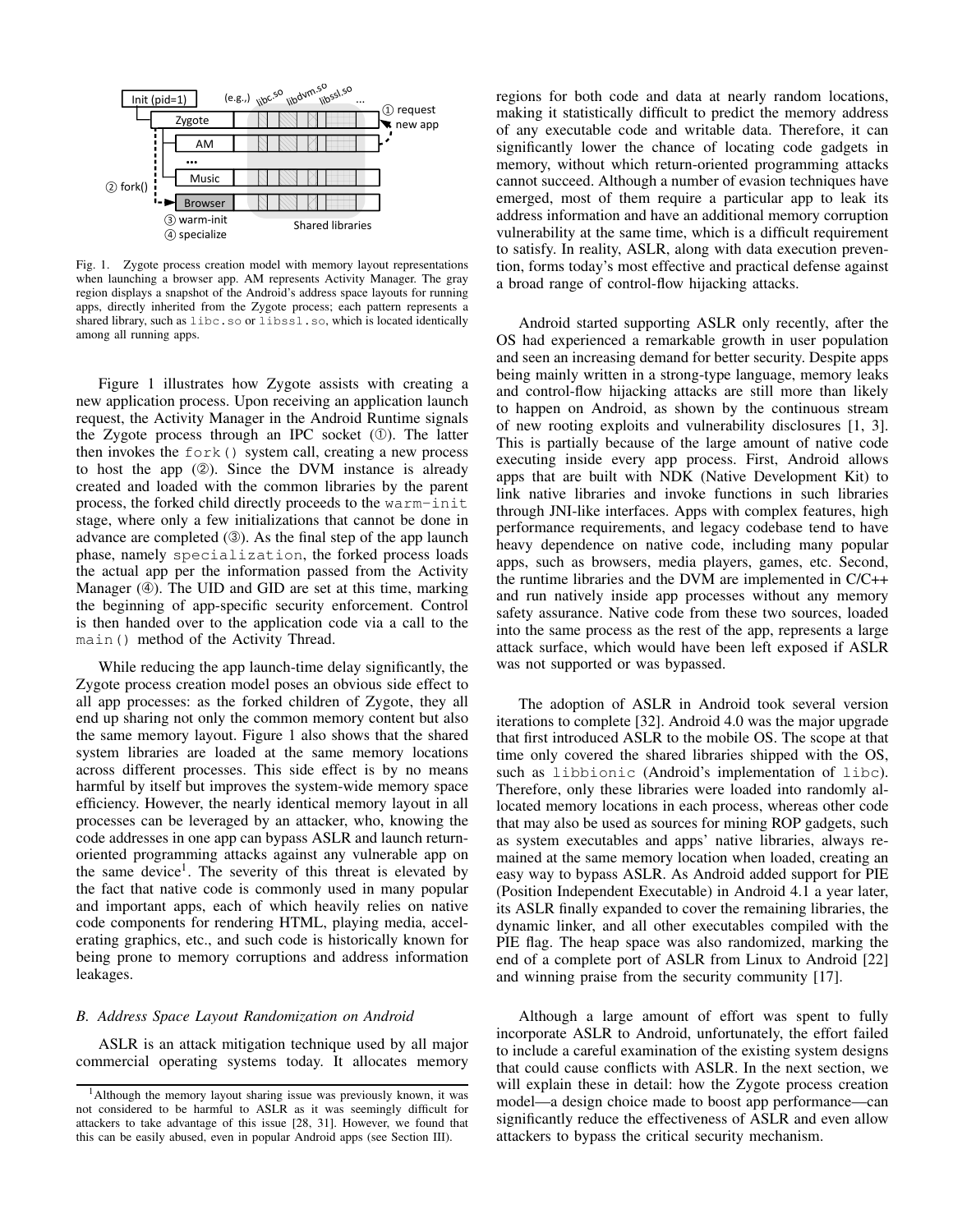# III. EXPLOITING ANDROID'S ASLR

<span id="page-3-0"></span>The effectiveness of ASLR in mitigating control-flow hijacking attacks hinges on the fact that attackers possess no knowledge about the memory layout of a target process and have no better way to gain such knowledge than brute force. Naturally, the evasion efforts in various types of OSes so far have all focused on defeating the protection by either stealing the secretive memory layout information through information leaks and side channels [\[25\]](#page-14-5), or brute forcing on those platforms that cannot randomize memory allocations with enough entropy [\[39\]](#page-15-4). However, either direction is by no means easy to pursue; exploitable vulnerabilities that leak memory address information are fairly hard to come by, and a single failure on brute force attempts often results in an application crash that is easily detectable by users. Therefore, successful ASLR evasions have only been seen occasionally in real world attack incidents. As for Android, there has not been a single incident known to the public where its ASLR was bypassed and a ROP exploit was mounted consequently. However, we believe that it will not take long before attackers start exploiting the uniform memory layout among apps for ASLR evasions as it significantly eases the prerequisites and difficulties of launching such attacks on Android.

To explain how much easier evasions have become on the Zygote-forked app processes, we first show the major obstacles that an attacker has to face in order to bypass ASLR on other platforms but are weakened on Android by Zygote. We then systematically discuss the negative impact of Zygote on ASLR. By demonstrating our attacks on real apps, we present two general scenarios where the negatively impacted ASLR can be defeated either remotely or locally, both archiving ROP capabilities. In the end of the section, we provide a quantitative analysis to show that the advantage gained by attackers through exploiting the uniform address space layout is indeed significant enough to carry out realistic attacks.

#### <span id="page-3-1"></span>*A. ASLR Bypasses Made (Relatively) Easy*

Attempts to bypass ASLR usually serve as the first step of a bigger attack plan with the end goal of launching ROP or other types of control-flow hijacks. This is because exploits that solely obtain the memory mapping information of a process do not yield much gain for attackers, unless the mapping information, such as the load address of a library, can advance another concurrent exploit within the same process context, such as a buffer overflow. Together, two or even more coordinating exploits eventually diverge the original controlflow of the vulnerable program in a way to carry out malicious or unexpected activities.

In reality, such attacks involving chained exploits on different types of vulnerabilities are extremely difficult to design and execute, mostly for two reasons:

- It is quite rare to find an address information leak vulnerability and a memory corruption vulnerability within the same program;
- Even if such vulnerabilities do exist, a hard-to-craft exploit is needed to sequentially trigger the vulnerabilities and simultaneously channel the leaked address information to the second exploitation phase, without crashing the target process.

These two obstacles have maintained a very high bar to prevent ASLR bypasses. As a result, the rare events of successful ASLR bypasses have always drawn the security community's attention and have been seriously handled by software vendors [\[44\]](#page-15-5).

However, we found that both obstacles on Android are no longer as difficult to circumvent as they are on other platforms, due to the system-wide uniform address layout resulting from the Zygote process creation model. In fact, both obstacles have been weakened to an extent where bypassing ASLR through information leakage becomes not only realistic but also practical. Since the memory addresses of all shared libraries and code, despite the presence of ASLR, are identical among all Android app processes running concurrently on the same device, the memory layout information of one app can be easily inferred from that of any other app or a different run of the same app. This cross-app and cross-run sharing of critical memory layout paves the way to bypass the aforementioned obstacles and further facilitates the crafting of exploits that streamline ASLR compromise and control-flow hijacking.

First of all, the search for the required vulnerabilities no longer need to be confined within a single app. The relaxed search criteria dramatically increases the chance of satisfying the exploit prerequisites, to the level of finding apps that contain *either* address information leaks *or* controlflow hijack vulnerabilities—both types are retrievable from vulnerability disclosure lists. Furthermore, an attacker who already managed to gain a footprint on the victim's device (e.g., installed a trojan or controlled an app) can launch a control-flow hijacking attack at any vulnerable app without having to find any address information leakage. Second, the exploitation process can now span several temporally separated stages, which obviate the need to craft a single master exploit that has to drive the entire attack continuously. Therefore, rather than taking the complicated path that involves chaining two or more individual exploits together and finding an explicit communication channel within the victim process, attackers now can proceed progressively by executing disconnected exploits within different vulnerable apps and coordinating them off-site. Finally, the uniform memory layout among apps allows for multiple exploit attempts as well as reuse of the leaked information. Less stable exploits are given multiple chances to succeed, even at the cost of crashing the targets. Moreover, once the address information is obtained, it can be reused by future exploits (as long as the device does not reboot) to resume an attack.

We also observed that the side effect of the Zygote process creation model, in addition to directly undermining ASLR security, has created a rich source of ROP gadgets in every app process on Android. Figure [2](#page-4-0) shows the size of the .text section (i.e., executable code) in each shared library loaded by the Zygote process (tested on Android 4.2 with Galaxy Nexus), which translates into a total of 27 MB of executable code that is identically located in all app processes.

### *B. Attacks on Real Apps*

We now propose two attack scenarios where Android's negatively impacted ASLR can be exploited to carry out ROP under separate threat models. For each scenario, we first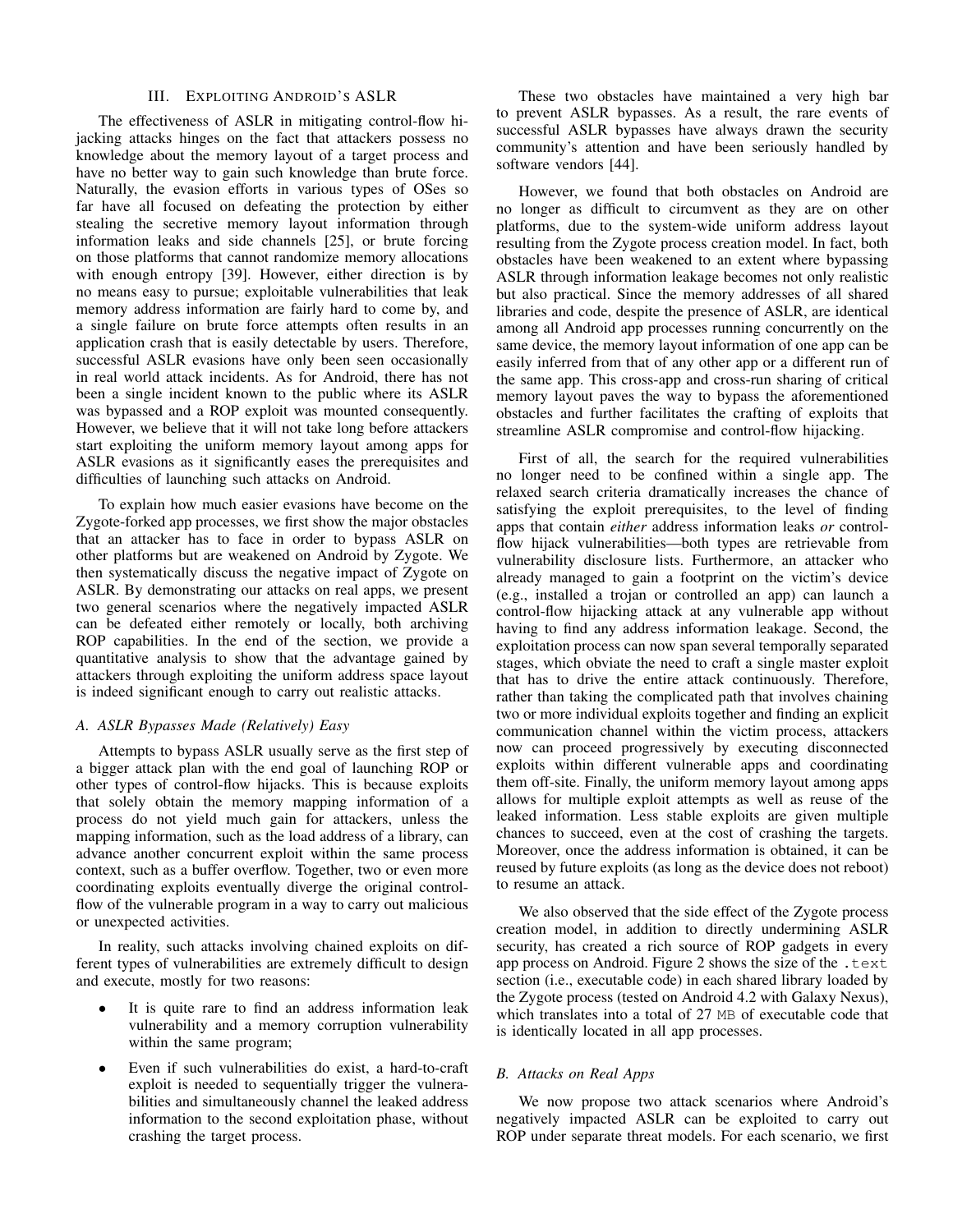

<span id="page-4-0"></span>Fig. 2. The size of each shared library's executable section in the Zygote process. The x-axis represents the indices of the shared libraries and the y-axis represents the .text section size, at logarithmic scale.

discuss its assumptions, setup, and attack workflow. We then demonstrate a concrete attack against popular apps that are found to be vulnerable, emphasizing the power of the attack and the realistic nature of the corresponding scenario.

Remote Coordinated Attacks: In this scenario, attackers do not have any prior presence on the targeted device, that is, the entire attack is carried out remotely. Two vulnerabilities are required: one memory address information leakage and one control-flow hijack. These can exist in different apps and must be remotely exploitable. The attacker needs to either actively or passively provide input, serving as exploits, to the vulnerable apps.

The general workflow of attacks in this category resembles that of the existing efforts to bypass ASLR on other platforms, but is significantly easier to realize for the reasons discussed in Section [III-A.](#page-3-1) The workflow starts with exploiting an address information leakage in an app. Once the first exploit succeeds and the conditions to initiate the second exploit are met, the attacks can then hijack the control-flow of another app. Unlike exploiting ASLR on other platforms, this attack lowers the bar for exploiting the vulnerabilities, lasts through disconnected stages, and can survive unstable exploits.

To verify the feasibility of this attack scenario, we set out to design and execute an attack on real world apps. We used two popular Android apps: Chrome Browser (com.android.chrome, version 25.0.1364.123) and VLC media player (com.overoz.vlc, version 0.1.0), which contain the vulnerabilities that satisfy the requirements of our attack: an information leak on the Chrome Browser and a control-flow hijack on VLC. In particular, we found a known vulnerability in Chrome Browser (CVE-2013- 0912 [\[4\]](#page-14-6)) and built an exploit to retrieve part of the memory layout of the browser process. Our exploit triggers a type confusion error inside Chrome's SVG parser, leading to an out-of-bound memory read that leaks the memory addresses of the loaded libraries. This exploit is embedded inside a piece of JavaScript code that is served to vulnerable browsers when they connect to a web server under our control, which follows a typical and effective setup of remote exploits. The second vulnerability was found in the H.263 decoder in VLC Media Player [\[16\]](#page-14-7), through which our exploit triggers a buffer overflow with a malformed .swf file and hijacks the control-flow of the media player in a ROP fashion thereafter.



<span id="page-4-1"></span>Fig. 3. A remote coordinated attack for the Chrome browser and VLC Media Player on Android. Each numbered step represents: 1) a malformed html file exploiting the information leak vulnerability, 2) leaked memory layout information, 3) URI intent, and 4) a malformed video file exploiting the control-flow hijack vulnerability which bypasses ASLR.

Figure [3](#page-4-1) illustrates the detailed workflow of our attack, which is similar to that of drive-by download attacks on desktops. When a vulnerable Chrome Browser requests a webpage from a compromised server, the attacker pushes the JavaScript exploit to the browser as part of the requested HTML page  $(\mathbb{O})$ . The exploit coerces the browser's SVG parser to mistakenly convert the type of an attacker-supplied data object into one with a larger size than the original type. As a result, the effective scope of the newly converted object expands into the subsequent memory region, which contains a pointer to a core system library that is preloaded by the Zygote process and shared by all app processes (libchromium net.so). The exploit then simply reads the raw address in its new type object and sends the leaked address information back to the remote server (②). Next, a second exploit is dynamically generated at the server-side with the address information as an input. It can carry out an ROP attack using the VLC Media Player using the gadgets constructed from libchromium\_net.so. The JavaScript exploit running inside the browser now initiates the second stage of the attack by issuing a request for opening the remote .swf file, which is dispatched to the VLC Media Player by the OS through an Intent (3). In this step, the VLC Media Player will be automatically launched by the Intent even if it was not running on the device. Finally, the media player downloads and starts rendering the exploitloaded media file (4), during which the call stack is smashed with return addresses to ROP gadgets and the program counter is then hijacked.

Since designing sophisticated ROP attacks is out of the scope of this work, our proof-of-concept attack stops when the call stack is compromised and control-flow is hijacked, which represents an ideal starting point for launching meaningful ROP attacks. Given a huge .text section in libchromium\_net.so (1.57 MB of executable code), we estimate the task of searching for ROP gadgets to be fairly easy, even if a large variety and amount of gadgets are desired.

As shown in the above proof-of-concept, remote coordinated attacks do not involve any user interaction except for the initial contact and can stay stealthy during the entire lifecycle,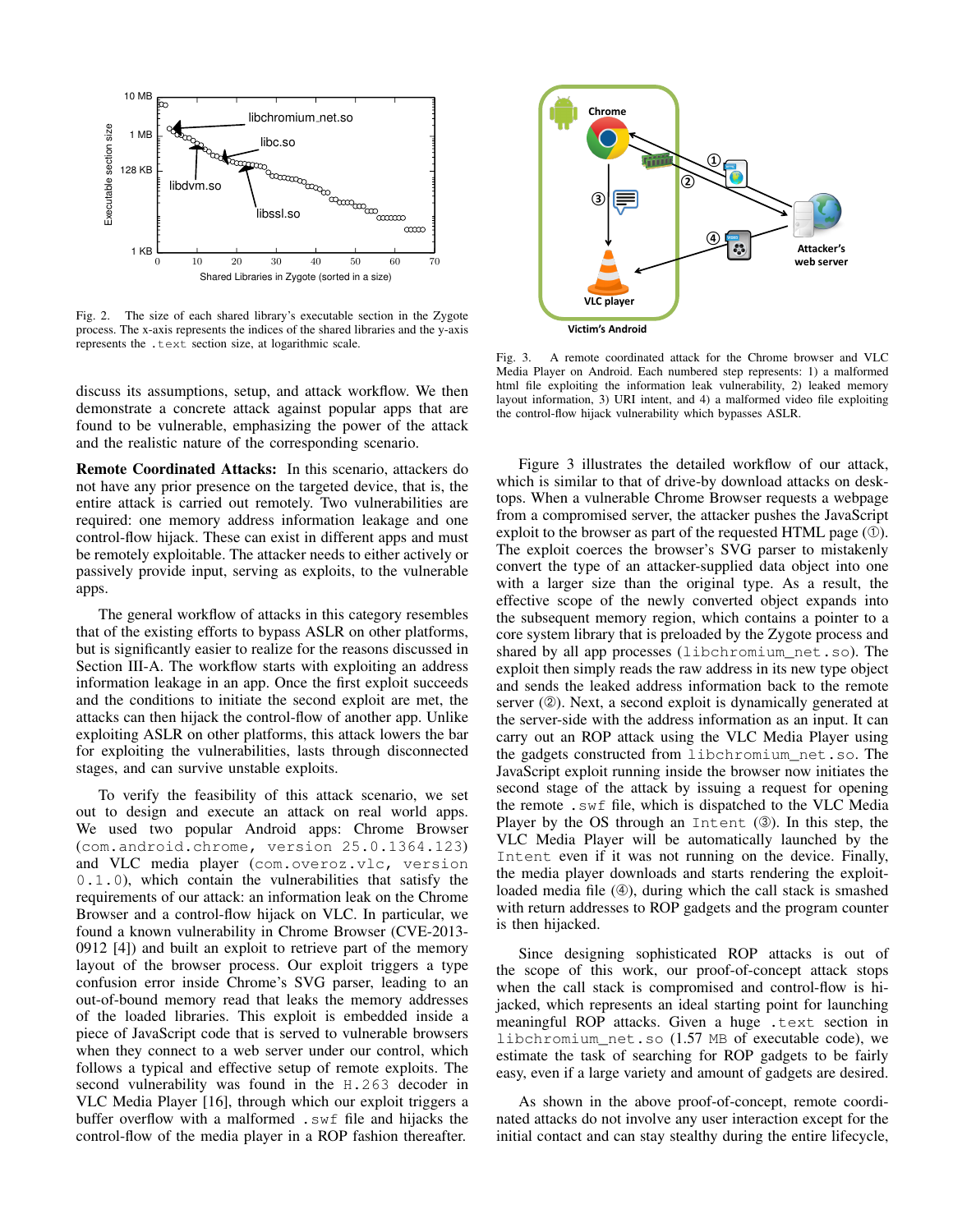a process similar to drive-by download attacks. Leveraging the significantly reduced difficulty of bypassing ASLR, our attacks demonstrate that launching purely remote attacks on Android platforms are not as hard as assumed by previously proposed attacks on mobile devices, most of which require a locally installed app to begin with. Our extended search for other suitable target apps for this attack suggests that the vulnerable apps are not uncommon on users' devices. A large number of apps either use old legacy code that have known vulnerabilities or implement error-prone features (e.g., media decoders and input parsers) using native code.

Note that Android's permission model may limit the capability of this ASLR bypass attack. If the permissions are enforced appropriately for an app, no meaningful malicious activities can be done given the limited permissions of the app. In practice, however, it is known that the least privilege principle is difficult to enforce as we have seen from over-privileged apps in Android [\[20\]](#page-14-8). Furthermore, low-level code executions in control-flow hijacking attacks could allow attackers to bypass permission checks by exploiting kernel vulnerabilities.

Local Trojan Attacks: Unlike the first scenario, local trojan attacks bypass ASLR by obtaining the memory address information via an unprivileged trojan app, rather than exploiting an information leakage remotely. The trojan app needs to be installed on the victim's device beforehand, most likely through social engineering means. To be appealing to the targeted user or to infect a large number of users, the trojan app may provide bogus features and does not ask for any permissions. In this case, the goal of the attackers is to bypass ASLR and hijack the control of another app, eventually escalating its privilege (e.g., the target app is privileged) or stealing protected data (e.g., the target app manages private or confidential data).

The workflow of this type of an attack is fairly straightforward. The local trojan app reads the address layout information using a simple native function. It can then attack any neighbor apps through locally exploitable control-flow hijacking vulnerabilities. In principle, the attack surface in this case is much larger than that of the previous attack scenario, due to the fact that not only network sockets but also all means of performing IPC on Android can be used for delivering exploits. Finally, the exploit uses a memory corruption error as a window through which the attack-supplied logic can be executed using ROP under the identity of the target app.

We built a simple trojan app for demonstration. It first finds out the base address of libc.so in its own process through a JNI call that returns a function pointer value. It then exploits the aforementioned vulnerability in the VLC Media Player through two separate attack vectors—an Intent and a Binder message, both requesting VLC to render a crafted media file. Once the ROP code starts executing in the process context of VLC, it effectively gives the trojan app (and the attacker) access to not only all granted permissions of the player, but also the victim app's private data in the file system, database, and even memory (where sensitive data exists in decrypted form).

In general, because of the uniform memory layout across all apps, local trojan attacks on Android can easily bypass

ASLR to perform malicious activities, e.g., stealing permissions, peeking into another app's data, and even exploiting the system apps or the OS.

# *C. Quantitative Analysis of Attackers' Advantage*

Without using our attack, bypassing fully effective ASLR requires two independent vulnerabilities, namely, a controlflow hijacking and an address information leak, in the same app. Therefore, the difficulty of exploiting ASLR via an app  $x$  can be represented by the probability of finding these two vulnerabilities simultaneously inside x:

$$
Pr_{\text{exploit}}(x) = Pr_{\alpha}(x) * Pr_{\beta}(x),
$$

where  $Pr_{\alpha}(x)$  is the probability of finding a control-flow hijack vulnerability in x, and  $Pr<sub>\beta</sub>(x)$  is the probability of finding an address information leak vulnerability in  $x$ .

Next, we derive the difficulty of bypassing ASLR for both of the attack scenarios we discussed earlier, in terms of the probability of finding for the exploitable vulnerabilities.

Remote Coordinated Attack Analysis: Since the two independent vulnerabilities can now exist in separated apps, the difficulty of exploiting the app  $x$  becomes:

$$
\mathrm{Pr}^{\mathrm{coordinated}}_{\mathrm{exploit}}(x) = \mathrm{Pr}_{\alpha}(x) * \sum_{y \in \mathbf{S}} \mathrm{Pr}_{\beta}(y),
$$

where S is the set of apps running on the same device as  $x$ . Note that apps in S must have the proper permissions to interact with the app  $x$  so that the information leak and control-flow hijacking attacks can be chained together (i.e., using Intent in our shown attack).

Thus, the advantage of the adversary  $A$  who chooses remote coordinated attacks over the conventional ASLR exploits can be defined as the difference between the difficulty of each exploitation:

$$
Adv^{coordinated}(A) = Pr_{exploit}^{coordinated}(x) - Pr_{exploit}(x)
$$

$$
= Pr_{\alpha}(x) * \left\{ \sum_{y \in S} Pr_{\beta}(y) - Pr_{\beta}(x) \right\}.
$$

Obviously,  $x \in S$ , thus Adv<sup>coordinated</sup>(A)  $\geq 0$ , showing that remote coordinated attacks always have a non-negative advantage.  $\sum_{y \in \mathbf{S}} \text{Pr}_{\beta}(y)$  captures the fact that any app in S can be used as address information leak vector, and it grows as more apps are included in S. The advantage can be quite large on a user device where many popular and complex apps are installed, due to the fact that such apps often contain vulnerability-prone code and allow interactions with other apps for better usabilities.

Local Trojan Attack Analysis: Having a local trojan app installed on the victim's devices obviates the need for finding and exploiting an address information leakage vulnerability. Therefore, the difficulty of launching a local trojan attack can be represented by:

$$
\mathrm{Pr}_{\mathrm{exploit}}^{\mathrm{trojan}}(x) = \mathrm{Pr}_{\alpha}(x) * \mathrm{Pr}_{\gamma}(y),
$$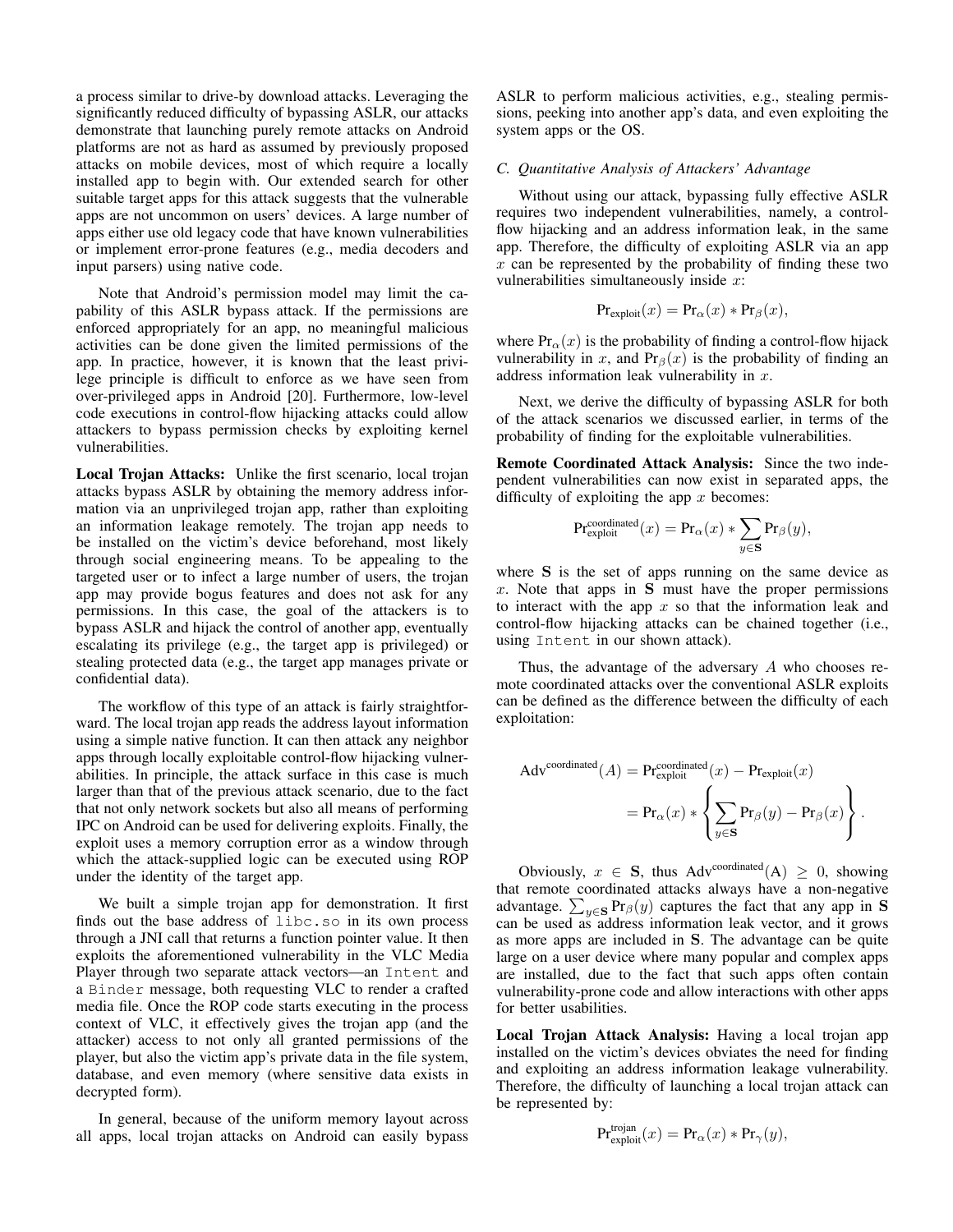where  $Pr_{\gamma}(y)$  is the probability of a user voluntarily installing the trojan app  $y$ .

Accordingly, the advantage of the adversary B who chooses local trojan attacks over the conventional ASLR exploits is:

$$
Advtrojan(B) = Prtrojanexploit(x) - Prexploit(x)
$$
  
= Pr<sub>α</sub>(x) \* {Pr<sub>γ</sub>(y) - Pr<sub>β</sub>(x)}.

The attacker's odds in this case are determined by the differences between  $Pr_{\gamma}(y)$  and  $Pr_{\beta}(x)$ , and we argue that  $Pr_{\gamma}(y)$  would be bigger than  $Pr_{\beta}(x)$ , given that human users are often considered as the weakest link in security and can be easily fooled by skilled attackers—in this case, well-disguised and attractive-looking trojan apps. Taking the well-known DroidDream trojan for an example, 250,000 Android users downloaded the app within three months [\[36\]](#page-15-6).

# <span id="page-6-0"></span>IV. MORULA: EFFECTIVE AND PRACTICAL MITIGATION

Motivated by our identification and analysis of the weakened ASLR on Android, we propose Morula, a securityenhanced process creation model with simple design and optimized performance. Morula mitigates the negative side effects on ASLR by the current Zygote model that (accidentally) uniforms the layout of critical memory regions across all running apps. We now discuss the design of Morula, starting with an intuitive yet impractical idea, and then an effective and performant solution to reinforce Android ASLR.

## *A. An Intuitive Idea and Limitations*

The simplest approach to removing the uniform memory layout from Android processes is to create each app process independently from scratch without using the Zygote as a template. This approach essentially reverts the process creation model back to that of Linux and abandons the efficient design choice made in the early days of Android that employs a pre-built and pre-initialized template process to speed up the launching for every app. We implemented and evaluated this intuitive approach in order to examine its feasibility, and indirectly, the design rationales of the Zygote process creation model on today's much improved mobile hardware.

We found an OS debugging feature in Android, namely process\_wrap, that allows us to carry out this intuitive idea easily. process\_wrap provides a hook into the Zygote process creation model, which is invoked immediately after each process is forked from Zygote and before an app image and any app-specific data are loaded into the forked process. Using this hook, we implemented a so-called Wrap process creation model, which forces every process forked from Zygote to regenerate their memory layouts through a call to exec() placed by the hook. Since exec() reloads the process image and the shared libraries, ASLR is now able to arrange the memory layout individually for each process as part of the exec() invocation. Figure [4](#page-6-1) illustrates the workflow of this new model. At first, Activity Manager sends an app creation request to the Zygote process (➀). Next, Zygote forks a new process, which then invokes exec() to load the master app process image (/system/bin/app\_process), as a result of our process\_wrap hook (➁). A cold process initialization follows (➁), which is not needed in the Zygote



<span id="page-6-1"></span>Fig. 4. The Wrap process management model when launching a browser app. Since a new process is invoked on every request of launching new applications in the Wrap scheme, all running processes locate shared libraries differently in ASLR-enabled Android.

model (see Figure [1\)](#page-2-0). Finally, the new process goes through the specialization step, where the process attributes are set and the control flow jumps to the target application's entry point (➃). Now that Android follows the typical *fork-thenexec* process creation model, each process has a uniquely randomized memory layout, where shared libraries are no longer identically located in memory, as shown in the shaded area in Figure [4.](#page-6-1)

As expected, our experiment shows that, even on devices with the recent generation of hardware, replacing the Zygote process creation model with the Wrap model causes slowdown in app launches. Since the Wrap model goes through a full cycle of DVM creation and initialization, which is avoided in the Zygote model, it results in an average app launch time of 4.34 seconds, adding a 3.52-second wait to the current applaunching user experience, which we deem as unacceptable. In addition, the device boot-time suffers a 190% increase and amounts to 37.80 seconds.

Due to the prohibitive performance overhead, this intuitive approach is of little potential to be used as a practical solution. However, we gained useful insights into the OS while implementing this approach. The insights, especially those into the process\_wrap hooks and app process creation, contributed to an efficient and easy-to-adopt design of Morula. More importantly, exploring this approach helped us understand that, despite its side effect in weakening ASLR, the Zygote process creation model is a performance-critical design in Android that cannot be simply removed. Security solutions that aim to eliminate its negative side effects should be able to largely conserve its performance benefits.

#### *B. Performant Process Creation without Damaging ASLR*

The goal of Morula is to enable app processes to have individually randomized memory layouts, as what the Wrap process creation model produced, while maintaining the app launch time at a similar level as that of the Zygote model. We observed that the optimal app launch time of the Zygote model is achieved by having the template process performing the common and time-consuming initialization tasks beforehand. We designed Morula to perform a similar task—speeding up app launches by keeping the time-consuming task out of the critical path—but in a different approach that does not reduce the effectiveness of ASLR or other security mechanisms.

Specifically, our Morula process creation model revamps the Zygote model by upshifting the role of the Zygote process into an abstract process template, which no longer directly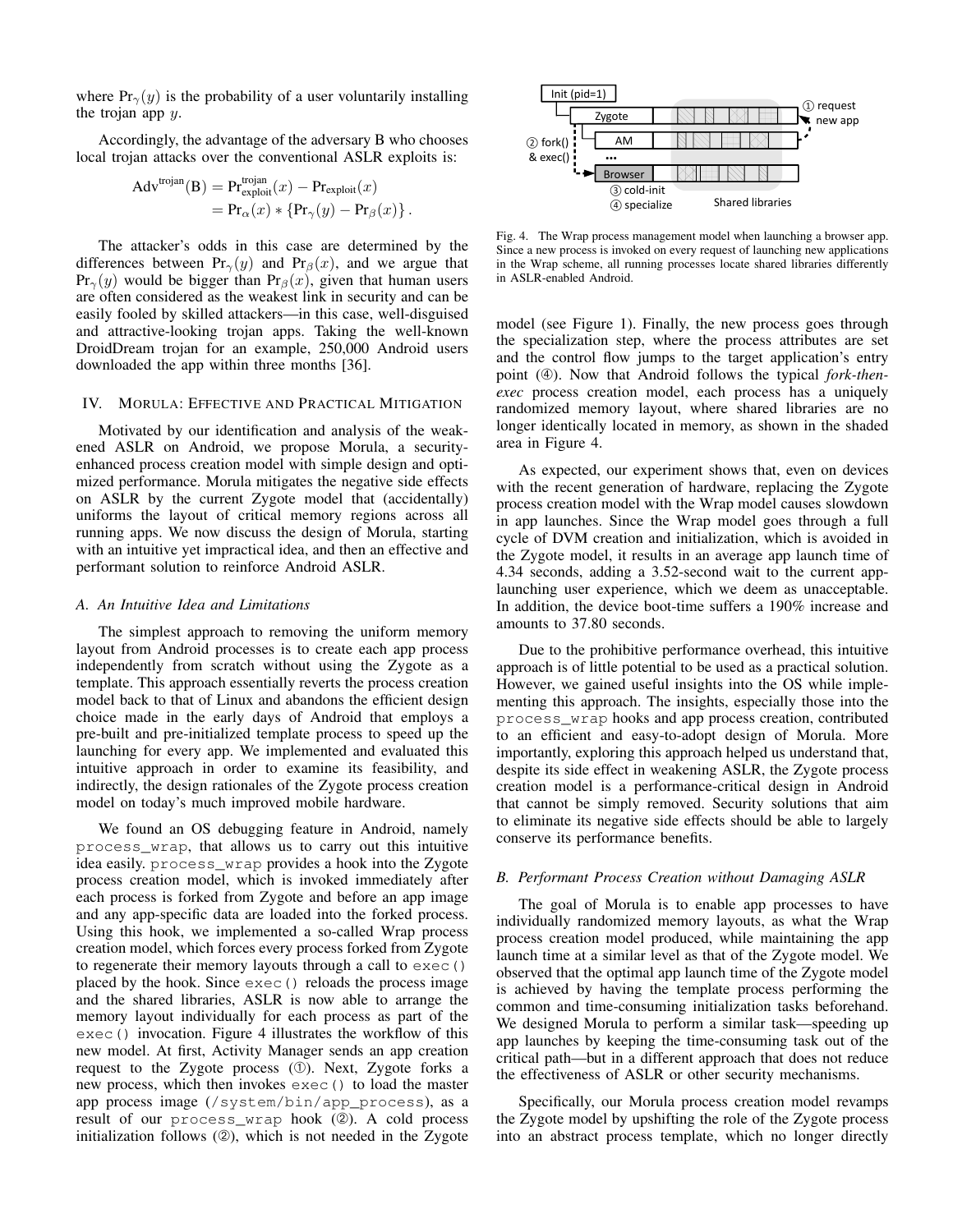

<span id="page-7-0"></span>Fig. 5. The Morula process creation model when launching a browser app. Morula, surrounded above by a dashed line, represents a template for any Android app. It is created when the device is in idle states (a), and then transformed into the browser (b). Since Morula prepares a pool of template instances having random memory layouts ahead of time, application launch on request is not only fast but also takes full advantage of ASLR.

spawns app processes but forks intermediate process templates, called Morula processes. Created ahead of time, Morula processes serve as initialized app execution hosts, which are allocated to start and host individual apps. Upon receiving an app launch request, a Morula process instantly loads the app and starts it without repeating the time-consuming initialization tasks. Therefore, the app launch time remains optimized. Moreover, each Morula process has to reload an independent memory image during the ahead-of-time initialization phase, which guarantees that no memory layout is shared among different app processes.

Figure [5](#page-7-0) demonstrates the two phases where a Morula process is first prepared in advance and later used to start an app process, a browser in this case. The *preparation phase*, shown in Figure [5-](#page-7-0)(a), is initiated by the Activity Manager via a preparation request to the Zygote process, when the system is idle or lightly occupied (①). In turn, the Zygote process forks a child, which immediately makes a call to exec() to establish a new memory image with a freshly randomized layout (②). At the cold-init step (③), the new process constructs a DVM instance and loads all shared libraries and common Android classes, which would tremendously prolong the app launch time if not done in advance, as indicated by the significant slowdown caused by the Wrap model. At the end of this step, a Morula process is fully created, waiting for the request to start an app. Note that multiple Morula processes may be created when conditions permit, in order to accommodate an uncommon demand for starting several apps in relatively short time intervals. As shown in Figure [5-](#page-7-0)(a), each Morula process has a distinct memory layout, unlike the processes created under the Zygote model. Since Morula processes are created asynchronously to upcoming app launch events, they will enter sleep mode if not instantly needed and then move to the next phase when wakened.

A Morula process enters the *transition phase*, as depicted in Figure [5-](#page-7-0)(b), only when requested by the Activity Manager to start a new app (①). The request is routed to the Zygote process first, where a decision is made regarding if the app should be started in a Morula process or in a fork of the Zygote process. Having this option allows the Morula model to be backward compatible with the Zygote model, in order to carry out an optimization strategy called "selective randomization" (explained shortly). When a Morula process is chosen, the Zygote process forwards the app launch request through a pipe (②). With the concrete app information, the Morula process then starts specializing itself, loading the app package and setting the appropriate UID, GID, debugging flags, thread capabilities, etc. Finally, the Morula process hands over the control-flow to the app and transitions into a browser process (③). Unlike the preparation phase, the transition phase stands on the critical path of app launches, whose delay, if noticeable, can hurt the responsiveness of the apps and the launch-time performance in general. Thanks to the minimized workload that has to be executed in the transition phase, which is almost the same as what is required under the Zygote model when launching apps, the Morula model does not incur additional noticeable launch-time delays in most cases when compared to the Zygote model, as shown in Section [V.](#page-9-0)

Morula's design can be viewed as a hybrid that combines the Zygote model and the Wrap model: similar to the Zygote model, it carries out in advance the time-consuming and commonly required tasks involved in creating app processes; learning from the Wrap model, it enforces a memory layout refresh when pre-creating the template processes. As a result, the Morula model achieves its goal of bringing individually randomized memory layout to Android apps while maintaining an optimal app launch time. However, if the design stays at this stage, our Morula model would have to pay non-negligible penalties on device boot time and memory usage efficiency.

We found that the only time when app launch requests can briefly outnumber the prepared Morula processes is during device boot-time. This is because multiple apps may be started simultaneously at boot-time, whereas a booted mobile device does not experience such dense requests for launching apps. This bottleneck results in a half-minute boot time, which can be unsatisfactory to some users. Additionally, with each process explicitly reloading the shared libraries and creating a private instance of the DVM, global sharing of common memory pages is not possible and therefore physical memory usage efficiency is reduced. However, thanks to copy-onwrite memory pages enabled by the Linux kernel, the shared libraries, though loaded individually by each process, only have a single copy in physical memory, which does not cause additional space overhead. In fact, Morula only poses a moderate 13 MB overhead to the physical memory for each running application, which we believe can be digested by many modern mobile devices.

Nevertheless, we retrofitted our basic design of Morula with two optimization strategies, which brings the boot time and memory usages on par with the Zygote model. We now explain both strategies.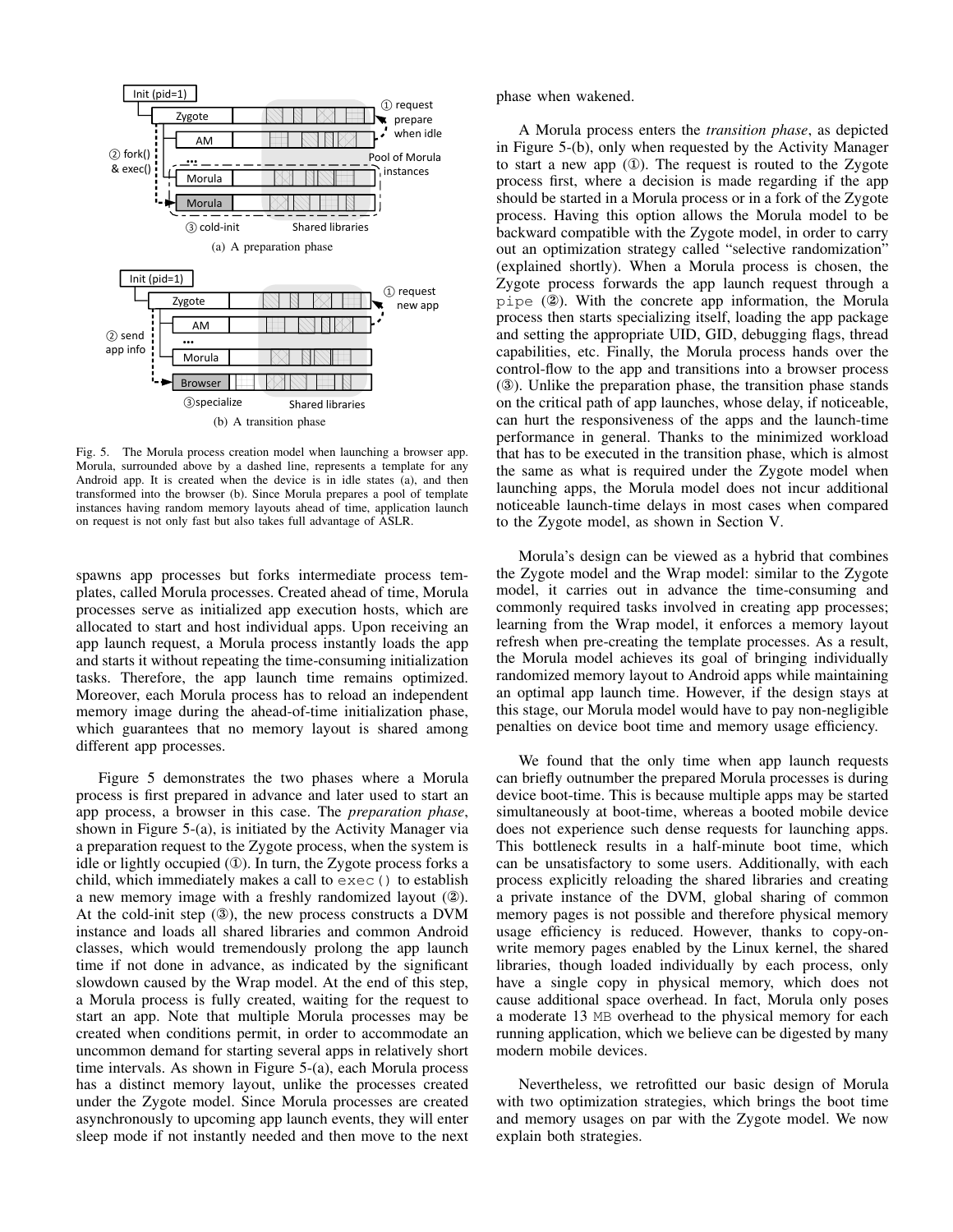

<span id="page-8-0"></span>Fig. 6. An example of preloaded Dalvik classes and their run-time usages in Android Browser. The blue circles (204 in total) represent the Dalvik classes in-use while the red crosses (2,337 in total) represent the unused ones. The x-axis (class loading time) and the y-axis (memory image size) are both on a logarithmic scale.

# *C. Further Optimizations Exploiting System Characteristics*

While Morula provides fast app launching time to the user, the performance of Morula can be further optimized using two optimization techniques: on-demand preloading and selective randomization.

On-demand Loading: This optimization strategy was inspired by our observation on the use-load ratio of Dalvik classes, which we acquired during our study of the time-consuming initialization tasks carried out when an app process is being created. We found that the construction and initialization of the DVM represent the single most resource-consuming task involved in app process creation. This task requires, among other things, preloading a list of 2,541 Dalvik classes, which are deemed to be commonly used by regular Android apps and thus worth preloading into all app processes. However, our analysis of a set of 110,014 free apps from the Google Play Market suggests otherwise: on average, each app only makes use of a small fraction, around 5%, of the preloaded Dalvik classes (i.e., 122 out of 2,541). Taking the Android Browser app as an example (com.android.browser), despite its heavy dependence on a broad range of classes, it only requires 204 out of the 2,541 preloaded classes, as shown in Figure [6,](#page-8-0) resulting in a waste of load time and memory space.

This extremely low use-load ratio of the preloaded classes introduces a large amount of unnecessary delay to the preparation phase in our Morula model, which happens at the creation of each Morula process. This adverse effect on performance is amplified when a rare shortage of prepared Morula processes is encountered (due to the boot-time burst of app launch requests), contributing to the previous discussed issue of the prolonged boot time under the Morula model. It is worth noting that under the Zygote model, boot-time is not affected as much because the preloading of classes and the entire DVM initialization only happens once per device boot.

Given that the overly broad class preloading is not suitable to Morula, our optimization strategy, on-demand loading, simply removes the workload of loading the 2,541 classes from the preparation phase, and instead relies on the DVM's dynamic class loading feature that dynamically loads a class when needed. As a result, on-demand loading addresses a performance bottleneck of the preparation phase, which enables a much higher throughput of Morula processes and significantly reduces the likelihood of having Morula process shortages even during device boot. As shown in Section [V,](#page-9-0) the boot time is eventually improved by 51% on average. Additionally, the memory usage efficiency of apps is also improved due to the exclusion of unnecessary classes.

On the other hand, this optimization strategy may incur slight launch-time or runtime delays when on-demand dynamic loading is triggered for those classes that would have been preloaded otherwise. In average cases, based on our aforementioned statistics, disabling the preloading only leaves 122 classes to be loaded dynamically by a regular app, whose negative impact on performance is too small to measure. However, we have seen some real apps that have a large dependency on the preloaded classes, and they tend to be delayed by less than 0.5 seconds when launched (because these classes now need to be loaded dynamically).

Recognizing its strength and the potential drawback, we designed and implemented this optimization to be dynamically controllable through a new Android kernel property. We recommend enabling this optimization by default because it significantly shortens device boot time and reduces app memory footprints. However, it can be disabled when preparing Morula processes for launching and hosting potential apps that require a large portion of the preloaded classes.

Selective Randomization. The key security benefit of Morula that fortifies the weakened ASLR on Android—allowing individually randomized memory layout for each process—is also the main reason why Morula causes additional time and space overhead compared to the Zygote model. This optimization strategy, namely selective randomization, aims to strike a balance between security gain and performance penalty, especially for low-end devices with restricted computing resources. For instance, suppose the device can only support a limited number of apps under the Morula model due to the performance overheads. In this case, it would be better to run the apps that are more likely to be vulnerable to ASLR exploits under the Morula model, and run the rest under the Zygote model.

A simple and efficient approach to classify apps into one of the two groups described above can be done based on whether an app is distributed with a native code component (i.e., built with Android NDK). In fact, Android apps without the native code component are less likely to be exploited to leak memory layout information compared to the apps with the native code component, because the native code distributed with each app can be an easy target for attackers. Apps without the native code components only run the default libraries in Android, and these libraries are well-maintained by either device vendors or Google, as they are widely used. However, apps with native code components may load uncommon third-party native code, and many of them are not well-maintained and out dated. Note that this approach sacrifices security for performance benefits, and thus it should be applied with the proper understanding of its limitations (Section [VI\)](#page-13-0).

Our selective randomization strategy simply reroutes app launch requests for a non-NDK app to the old Zygote process creation model, saving the prepared Morula processes for those apps that may be a concern for leaking address layout or evading ASLR. In general, checking if an app contains or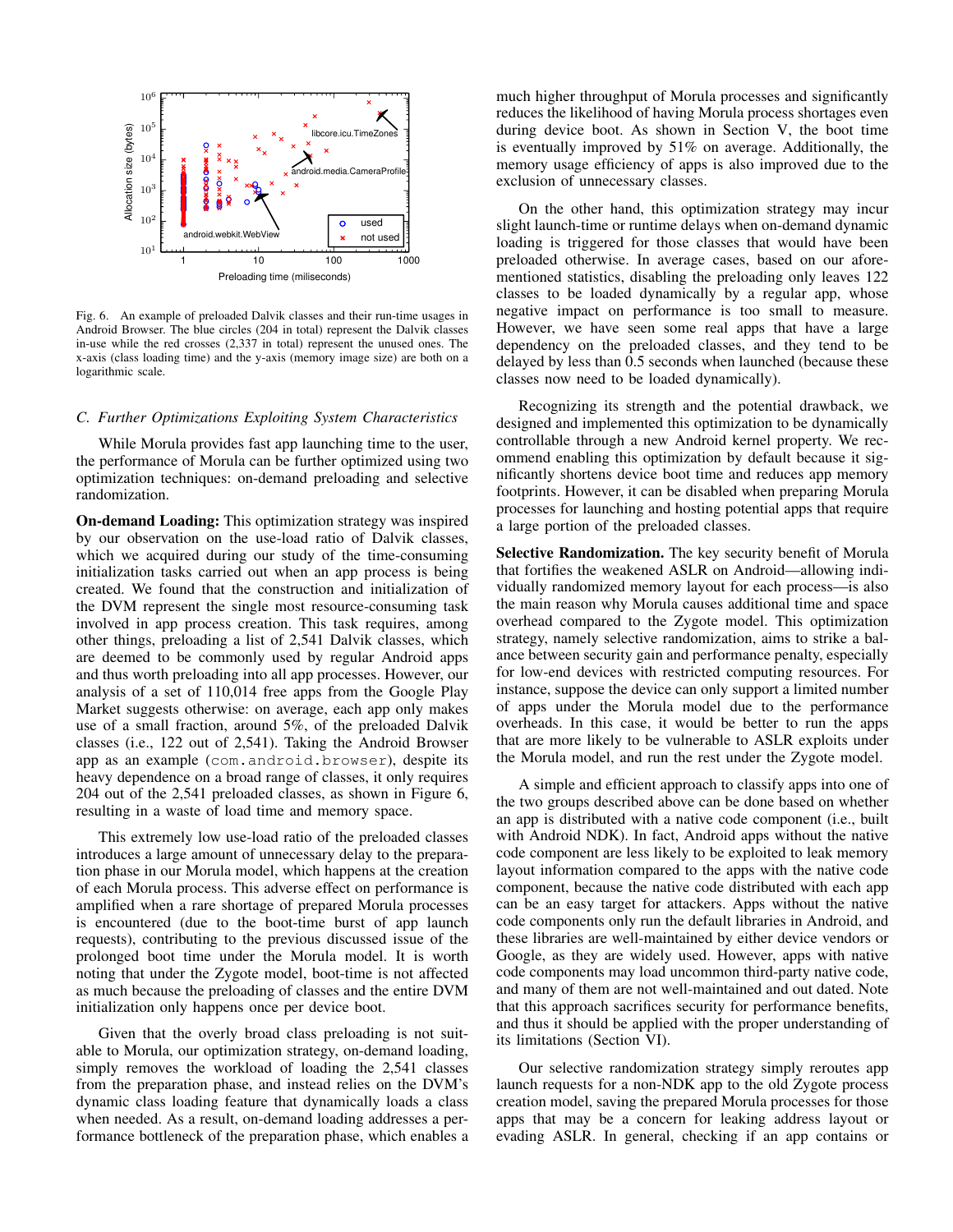uses native code can be easily achieved by searching for binary executables in the package or JNI declarations in the bytecode. However, we are aware of techniques, such as binary file obfuscations, remote bytecode, Java reflections, etc., that can be used to hide the use of native code, and in turn, abuse this optimization to bypass Morula. A simple solution is to instrument the JNI binding component inside the DVM and reject stealthy 3rd party native code. We leave this as future work.

#### *D. System Implementation*

We used Android 4.2 (Jelly Bean) as the reference platform to prototype Morula. The implementation is generic to all Android versions, including the latest  $4.4^2$  $4.4^2$ , and can be ported to them without changes. To minimize the changes introduced to the OS and maintain backward compatibility, we implemented Morula on top of the current Android process manager and confined Morula's code within two existing modules: the Activity Manager and the Zygote daemon. The Activity Manager is extended to dynamically maintain a pool of Morula processes and fulfill app launch requests using either a prepared Morula process or a forked Zygote process, depending on the selective randomization strategy. The code added to the Zygote daemon handles Morula preparation requests and creates Morula processes accordingly. The new daemon also checks the system property that indicates whether on-demand loading is enabled. When possible, our code reuses the existing initialization and specialization routines in Zygote, which have been peer-reviewed and deployed in the real world for years. All inter-module requests are sent and received through pipes or sockets. The sender's UID is always checked to make sure that only system modules can interact with Morula, avoiding abuses or attacks from malicious apps.

Morula only adds 548 lines of Java code and 197 lines of C code to the Android OS, which we hope can be promptly reviewed by the security community and soon merged into the Android Open Source Project. We believe this simple and effective countermeasure can be easily adopted by vendors without any technical hurdles. The implementation is generic to all versions of Android and free of compatibility issues with vendor-specific OS customizations, which are implemented at a much higher level than Morula.

#### V. EVALUATION

<span id="page-9-0"></span>In this section we report of our evaluation of Morula and its comparison with the original Android system. First, we evaluated the effectiveness of ASLR by determining whether Morula can provide different memory layout among Android processes and prevent our proposed attacks. Second, we measured endto-end device boot performance to see whether Morula can be used by real-world users without noticeable overheads. Lastly, we conducted Android compatibility tests to check whether Morula causes compatibility issues with either Android apps or the OS. All experiments were conducted on the Galaxy Nexus, which has a dual-core 1200 MHz CPU (ARM Cortex-A9), 1 GB RAM, and 32 GB built-in storage.

# *A. ASLR Effectiveness*

The goal of Morula is to make ASLR effective without degrading performance so that a commodity Android system can prevent the attacks described in Section [III.](#page-3-0) We measured the effectiveness of ASLR in two ways: examining randomness of the memory layout of the entire Android system, and estimating how much effort is required to bypass ASLR by an attacker.

System-wide Randomness. Based on our experience of breaking the ASLR scheme, we define a measure of a memory layout's randomness and use this measure to check whether the address space layout in the entire Android system is sufficiently random. If it is, no attacker can guess exploitable target addresses in other applications from leaked memory addresses.

First, we measure the address space layout randomness of each shared library using the notion of entropy [\[10\]](#page-14-10). Since entropy captures the uncertainty of a given random variable, we can apply this to measure the address space layout randomness by treating the possible addresses as a random variable.

To be specific, let  $X_m$  be a discrete random variable with base addresses  $\{x_1, x_2, ..., x_n\}$  for a shared library m, and  $p(x_i)$  is a probability mass function (pmf). Then  $H(\mathbf{X}_m)$ , the normalized address space layout entropy of the shared library m, is defined as

$$
H(\mathbf{X}_m) = -\sum_{i=1}^n p(x_i) \frac{\ln p(x_i)}{\ln n},
$$

and  $0 \leq H(\mathbf{X}_m) \leq 1$  due to the normalization factor  $\ln n$ .  $H(\mathbf{X}_m)$  becomes zero when the shared library m is mapped to the same address for all different apps, and becomes one when it is mapped to all different and unique addresses.

For example, suppose libc.so is loaded by four Android apps at the same address, 0x1000. Then the output of pmf will be  $p(0x1000) = 1$ , and the address space layout entropy of libc.so is computed as  $H(\mathbf{X}_{\text{libc.so}}) = 0$ . However, suppose libssl.so is loaded by four Android apps at four different addresses {0x1000, 0x2000, 0x3000, 0x4000}. In this case, the outputs of pmf will be always 0.25 because each address is uniformly distributed, and  $H(\mathbf{X}_{\text{libssl.}}) = 1$ .

Based on the randomness on each shared library above, the address space layout randomness of an entire Android system in the device  $D$  is defined as

$$
R(D) = \frac{\sum_{m \in M} H(\mathbf{X}_m)}{|M|},
$$

where  $M$  is a set of shared libraries running on the device  $D$ and  $|M|$  is a size of M. Thus,  $R(D)$  shows the averaged address space layout randomness for all shared libraries running in the device D.

We measured  $R(D)$  on our Android device after booting is finished, and different process creation models were applied for the boot procedure. As shown in Figure [7,](#page-10-0) the current Android (labeled as Zygote) has 0.127 entropy, which means the current shared libraries among Android applications mostly share their address space layouts. Therefore, it is possible for attackers to exploit vulnerable applications by guessing target addresses

<span id="page-9-1"></span><sup>2</sup> Android 4.4 (KitKat) introduced an experimental feature, ART, which pre-compiles an app's bytecode into native code at installation-time [\[6\]](#page-14-9). This feature changes various aspects of the Android OS and DVM, but ART is also relying on the Zygote process creation model to speed up the app launches.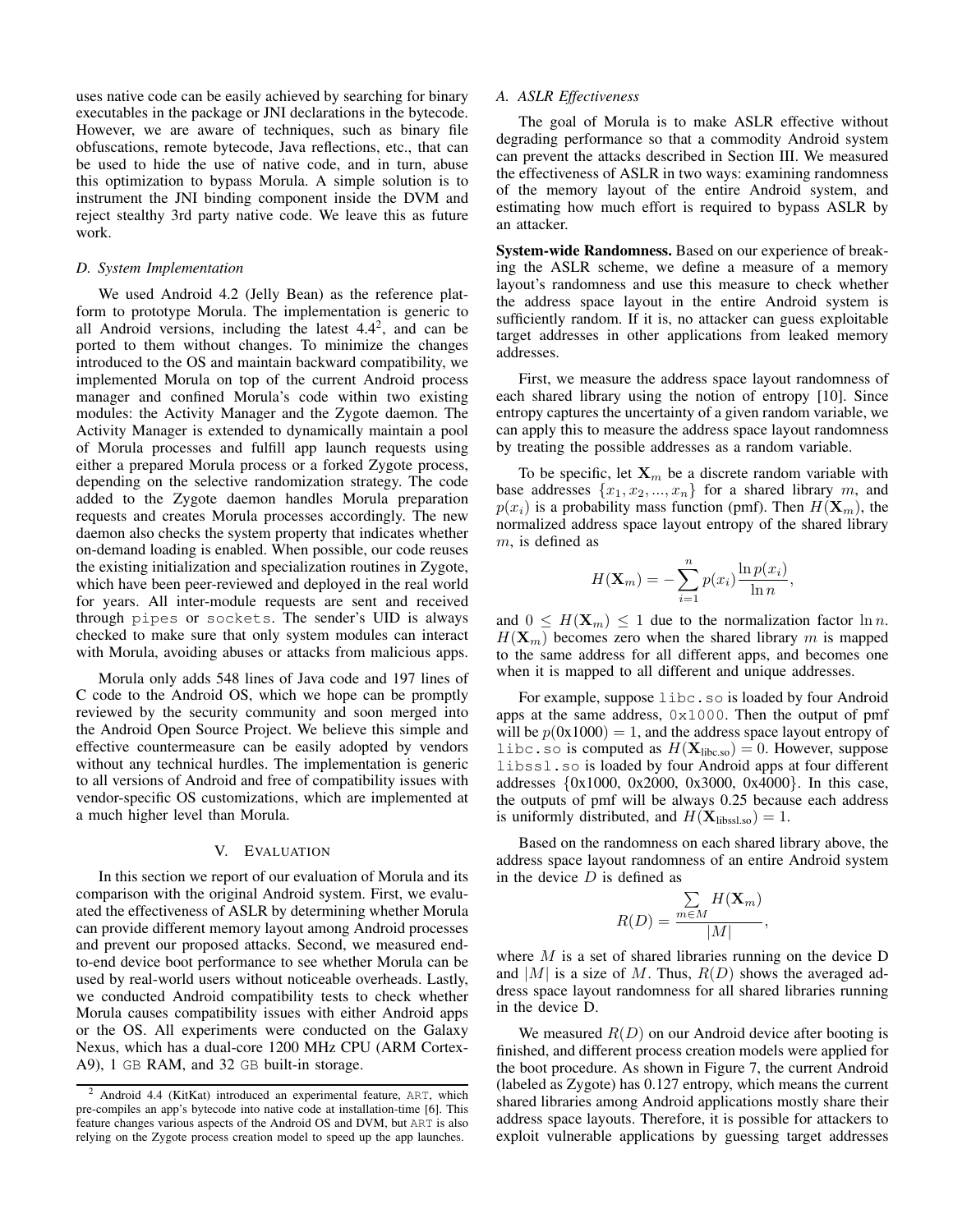| Mode   | R(D)  | T(D)   |
|--------|-------|--------|
| Zygote | 0.127 |        |
| Wrap   | 0.993 | 19,373 |
| Morula | 0.992 | 18,360 |

<span id="page-10-0"></span>Fig. 7. ASLR effectiveness; R(D) denotes the averaged address space layout randomness and T(D) denotes the averaged number of trials for successful ASLR bypassing.

based on leaked addresses. Note that entropy for Zygote is not zero because a few shared libraries are independently loaded by apps, which results in different base addresses for such libraries. Morula along with Wrap, however, has more than 0.990 entropy. This suggests that an Android system with Morula deployed has heterogeneously different address space layouts for apps, and thus it is difficult for attackers to correctly guess the address space layouts.

Number of Trials to Bypass ASLR. To see how Morula helps an Android system prevent remote coordinated or local trojan attacks, we first design a cross-ASLR attack model and use this model to measure the attacker's required efforts to bypass ASLR. In this model, it is assumed that the attacker already leaked a single piece of address information: the address  $x$  for a certain application  $a_i$ . Based on such leaked information, the attacker tries to further infer a semantically equivalent addresses in other applications. The semantically equivalent address here refers to the address with the identical memory values or footprints in other applications. For example, two addresses in separate apps are semantically equivalent address if those two point to the same library with the same offset. It is also assumed that the attacker has prior knowledge of the memory layout in that semantically equivalent addresses are in similar locations for two apps<sup>[3](#page-10-1)</sup>, and the attacker has access to a decision oracle to test whether the given address is semantically equivalent in the other application. An example of how to query an oracle, in practice, is exploiting the target application with the guessed address and then making a decision based on the result: *accept* if the exploitation was successful, and *reject* if the exploitation failed (e.g., an application crashed).

Based on the assumptions described above, a cross-ASLR attack is described in Algorithm [1.](#page-10-2) Given the leaked address  $x$ , the attacker tries to find a semantically equivalent address for the other target application. The attacker queries the decision oracle repeatedly, starting from the leaked address  $x$  and stepping up/down by adding/subtracting the current address with a page offset. This is because the base addresses in the library are aligned at page boundaries and the semantically equivalent addresses are located in similar areas, as per the attacker's prior knowledge.



<span id="page-10-3"></span>Fig. 8. End-to-end boot-time performance overheads of Morula compared to the default Zygote process creation model. Morula increased boot time 230% and memory usage 269%. After applying both optimizations, however, Morula decreased boot time 3% and increased memory usage 34%.. We measured boot time and total memory usage immediately after Android becomes ready to use. Performance benefits from selective randomization need careful interpretations (Section [VI\)](#page-13-0).

## <span id="page-10-2"></span>Algorithm 1 Cross-ASLR Attack

```
In : an address ptr leaked by an attacker
// Out: a semantically equivalent address in
// the other target application
// walk away from ptr, by PAGE_SIZE step
for (offset = 0;; offset += PAGE_SIZE) {
 for (target in {ptr-offset, ptr+offset}) {
    // found semantically equivalent address
   if (ORACLE(target) == ACCEPT)
      return target;
  }
}
```
Thus, since each oracle access involves additional costs (e.g., observing crashes), the attacker's required efforts to bypass ASLR is directly related to the number of oracle accesses. We call this number of oracle accesses the number of trials, and count the number of trials using the address space layout immediately following device boot. This is shown as  $T(D)$  in Figure [7.](#page-10-0) The count under the Zygote model is one, which indicates that the attacker would be successful on the first try. However, under the Morula model, the attacker would face immense challenges in that they need to try more than 18,000 times. This suggests that the attacker needs to search more than 18,000 memory pages or crash the app more than 18,000 times to correctly guess the address. We believe that this huge number of trials makes the attack meaningless and shows that Morula significantly raises the bar for attackers to bypass ASLR.

#### *B. Performance Overheads*

End-to-end Boot-time Performance Overheads. To compare the performance overhead, we evaluated each process creation model independently. For each model, once the booting process has finished, we measured the elapsed time for booting and the size of used memory. The elapsed time for booting is measured by capturing the timestamps of logs that signal the completion of device boot. The size of used memory spaces is measured by parsing /proc/meminfo, which shows the system memory information maintained by the Linux kernel.

<span id="page-10-1"></span><sup>&</sup>lt;sup>3</sup> This prior knowledge is based on widely used techniques to break ASLR deployed systems. For example, to bypass stack address randomization, attackers usually get the rough stack base addresses from other systems running similar execution environments (i.e., an operating system with same distribution and version) [\[42\]](#page-15-7). The other reasoning behind this is that the base address for each library is in the order of its loading due to the functions of mmap() system call implementations and such a loading order is deterministic [\[21\]](#page-14-11).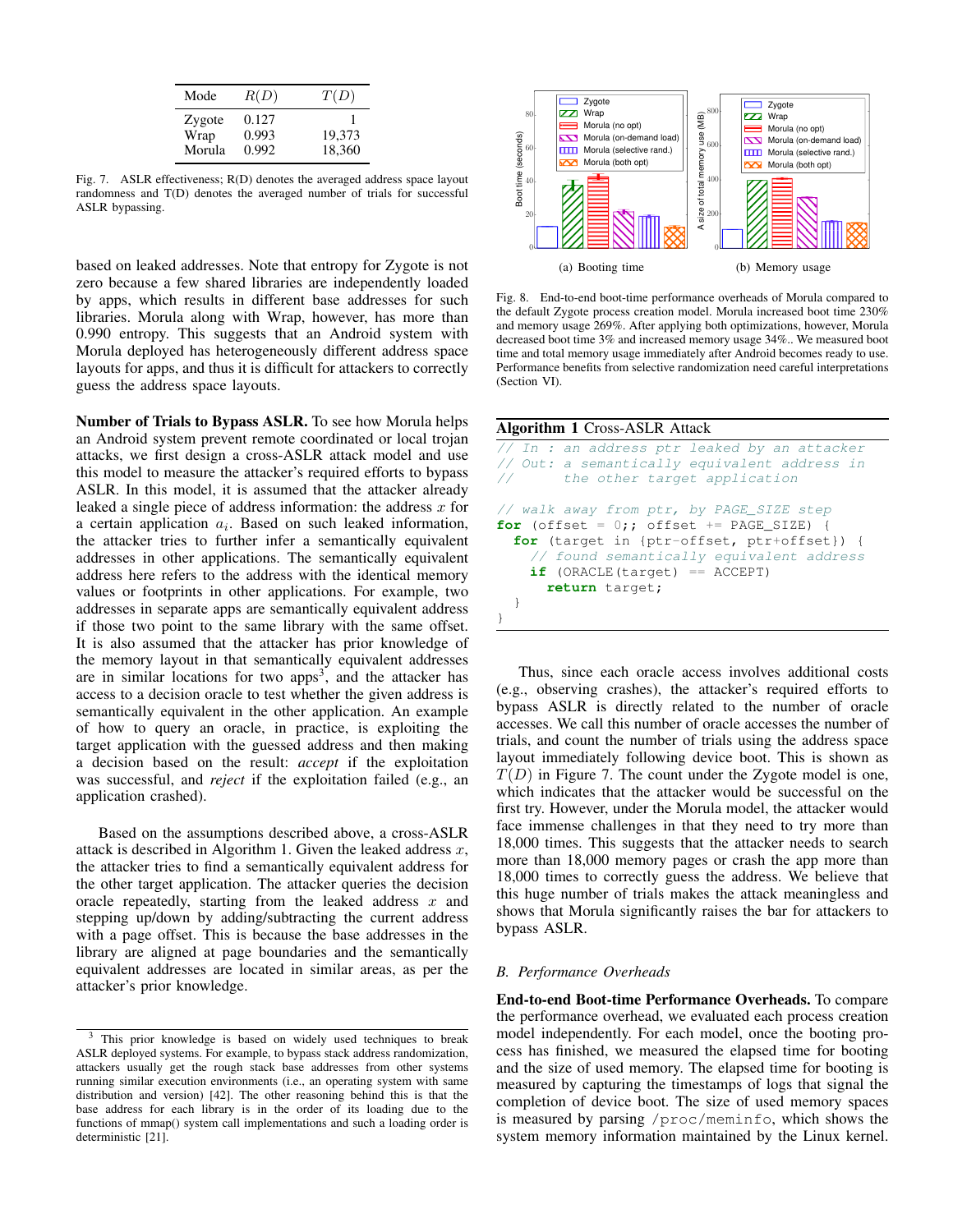This process repeats five times before the average and the standard deviation are computed.

These measurements are illustrated in Figure [8](#page-10-3) with error bars representing the standard deviation. We can see that Morula has a larger overhead than Zygote before the optimization techniques. This is expected because many default system apps are launched at once during the booting process to support the basic features of Android. For example, com.android.phone is executed to support phone calling features and com.android.nfc is launched to enable NFC features. On our evaluation environment (Android 4.2), 19 apps are started during the booting process.

The device booting time under Morula is 230% (29 seconds) slower than that under Zygote (Figure [8-](#page-10-3)(a)). This is because Morula needs more time to execute each app for DVM initializations and address relocations, which are not required in the Zygote model. While Morula can take advantage of the device's idle states to prepare Morula processes with initialized DVM instances, this is not possible when the device is fully occupied to process many workloads during the booting time. Moreover, without optimization, Morula is even slower than the Wrap model because it needs to prepare extra Morula processes and manage communications through pipes.

For memory usage overhead (Figure [8-](#page-10-3)(b)), Morula used 269% (297 MB) more memory to boot the device than the Zygote model. This is because Morula does not allow sharing of resources such as relocated sections or heaps allocated by DVM. Compared to the Wrap model, Morula shows slightly more memory usage due to the extra Morula process.

However, once we have applied the optimization strategies, Morula's performance improved significantly. For boot time, on-demand loading and selective randomization reduce the additional delay down to 9 seconds and 6 seconds, respectively, compared with the boot time under the Zygote model. This implies that each optimization technique is effective at improving the boot time of a device using Morula. Especially for selective randomization, a total of 19 default system apps are executed at boot-time but only two require Morula processes for individually randomized memory layouts. When both optimization techniques are applied simultaneously, a device boot under Morula outpaces a boot under Zygote by 0.4 seconds. Though this improvement would be negligible in practice, it shows Morula with full optimizations imposes no additional overhead compared to Zygote. In regards to memory use, ondemand loading and selective randomization curtail the boottime memory space overhead to 186 MB (168%) and 46 MB (41%) overheads, respectively, compared to the Zygote model, and are lower than the overhead from native Morula. When we apply both optimizations together, Morula used 37 MB (33%) more memory space than the Zygote model.

App Execution Performance Overheads. To see performance impacts on executing each app on Android, we first selected five popular apps from Google Play. Figure [9](#page-11-0) shows a list of apps that we selected, including apps for social networks, messaging, and web browsing. Each app is executed as follows. First, an Android device is booted up with the Zygote process creation model. Next, a system property is set to specify which process creation model (Zygote/Wrap/Morula) will be used for executing the app. Then, the app is automatically executed by

| Package name    |                          | Ver.    | Size $(MB)$<br>.apk/.dex |
|-----------------|--------------------------|---------|--------------------------|
| Twitter         | com.twitter.android      | 4.1.2   | 6.1/2.3                  |
| Skype           | com.skype.android.access | 1.3.0.2 | 4.4/0.8                  |
| Pandora         | com.pandora.android      | 4.4     | 5.8/3.7                  |
| Instagram       | com.instagram.android    | 4.0.2   | 15.7/4.1                 |
| Android browser | com.android.browser      | 42      | 2.4/0.8                  |

<span id="page-11-0"></span>Fig. 9. A list of apps to evaluate app execution performance overheads

sending an Intent to the main activity class via adb terminal interfaces, which has the same effect as a user clicking an app icon to launch the app. Note that each process creation model is specified after booting up the device to avoid any system-wide effects during the booting processes and fairly compare the app execution performance overhead across different process creation models.

We measured two primary performance overheads in executing apps: 1) launch time and 2) memory use. Launch time is defined as an elapsed time between the time when the activity manager receives the app creation request and the time when the target app is displayed on the screen. These two timing events were measured using log messages captured via adb terminal interfaces.

Morula aims to provide a similar quality of launch time as the Zygote model, and Figure [10-](#page-12-0)(a) shows that Morula successfully met this goal. For all five apps we evaluated, Morula and Zygote show a similar launch time. Interestingly, Morula was slightly faster than Zygote (2%), which was a negligible trade off between the extra pipeline communication time (in Morula) and invoking fork() system call (in Zygote). This also implies that Morula successfully precomputed the resource initializations and address relocations ahead of time, and these computations were not included in launch time. This suggests that a mobile user under Morula can enjoy equivalent launch times compared to Zygote while additionally having randomized memory layouts. When on-demand loading is applied on Morula, the launch time is increased 37% compared to Zygote. This slowdown compared to Morula without the ondemand optimization stems from the fact that Dalvik classes need to be loaded during launch time. Launch time under the Wrap model increases 3.52 seconds (427%) on average. This increase was deemed unacceptable for users.

To see how much memory space is required to execute an app, we measured private dirty for the app, which shows the amount of RAM space that is not shared with any other app. This private dirty would show actual memory space solely responsible for executing an app. This information was collected by aggregating private dirty sizes located in /proc/pid/smaps. We captured this information after executing each app, which is shown in Figure [10-](#page-12-0)(b). On average, Morula uses 13.7 MB more memory compared to the Zygote model. These memory costs were mostly due to: 1) address relocations and 2) DVM's private heap. Since Morula randomizes address layouts, all relative-addressing pointers should be relocated. Thus, memory pages with such pointers cannot be shared with other apps, and these will be counted as private dirty pages. In addition, Morula always creates a new DVM instance for executing an app, and this new DVM instance requires allocating its own private heap to maintain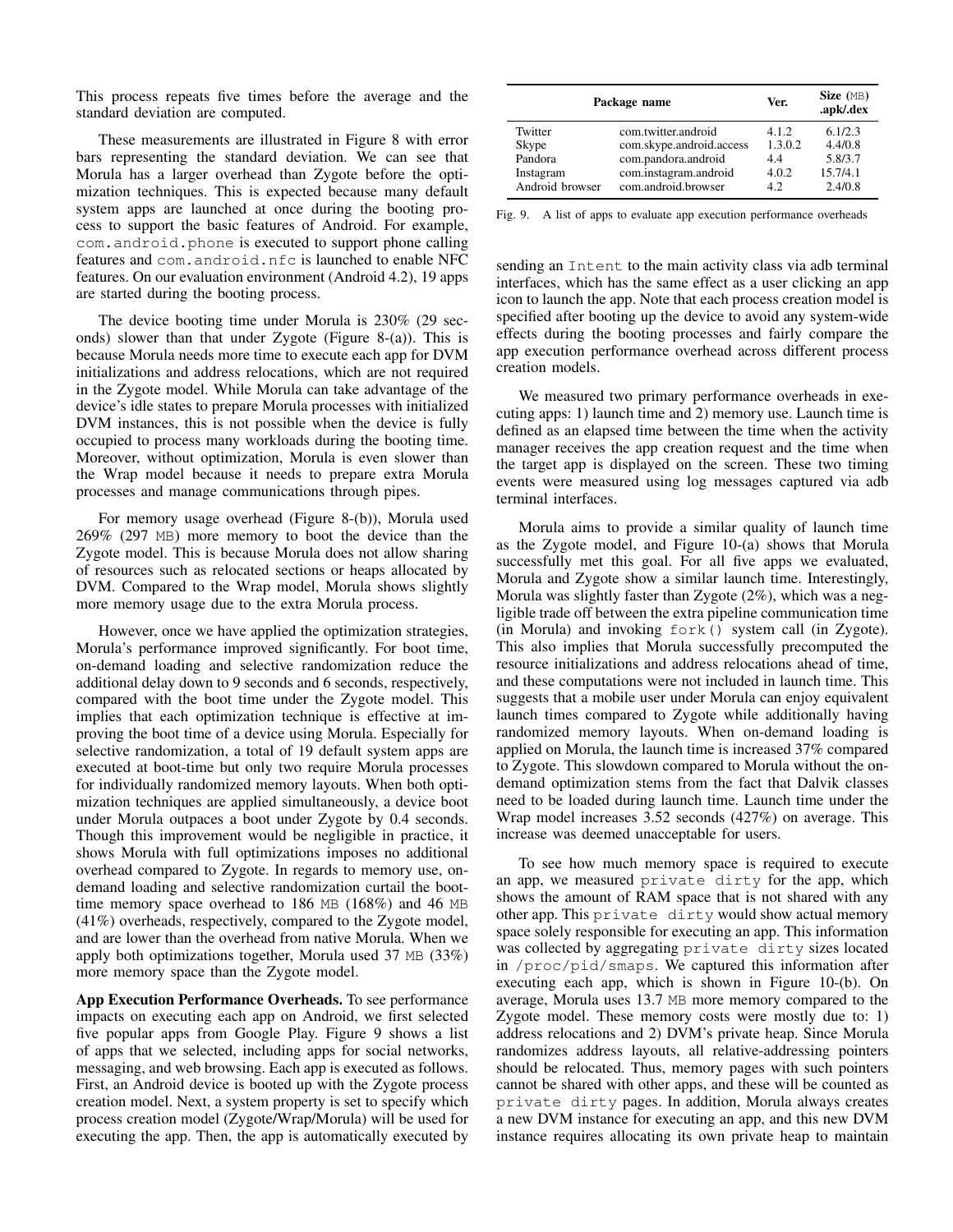

<span id="page-12-0"></span>Fig. 10. Per application execution performance overhead: (a) A launch time to execute an app using different process creation models. The launch time shows how long a user needs to wait until the app is displayed on the screen after executing the app. Compared to the Zygote model, on average Morula is 5 milliseconds (0.7%) faster than Zygote while Wrap slows down 3.52 seconds (427%). After applying the on-demand loading optimization, it slows down 0.30 seconds (37%); (b) Memory uses measured with the private dirty size. Morula uses 13.7 MB (85%) more memory spaces compared to Zygote. After on-demand loading optimization, 10.8 MB (68%) more memory spaces were used.

VM execution contexts and other resources. However, since the Zygote model simply forks the existing Zygote process to execute an app, it does not have these memory costs. When we apply the on-demand loading optimization, Morula uses 10.8 MB more memory on average, which is 2.9 MB less than Morula before the optimization. This memory saving results from not loading unnecessary Dalvik classes. Compared with the Wrap model, Morula shows similar memory costs because these two models are the same in terms of memory usage per app.

Note that the memory usage difference between Zygote and Morula stays the same across all five apps. This is because the memory difference between Morula and Zygote are due to additional the process initialization steps in Morula. This suggests that Morula's memory use overhead is independent of a specific app's features, and devices deploying Morula would have fixed memory costs around 13.7 MB to execute each app<sup>[4](#page-12-1)</sup>. Considering recent mobile device trends providing more than 2 GB RAM [\[23\]](#page-14-12), this static memory cost for running an app should not be of significant concern to guarantee ASLR security. For low-end devices having less than 512 MB RAM, however, this cost would not be acceptable. In this case, selective randomization can be applied with proper understanding of its security trade-offs (see Section [VI\)](#page-13-0).

Battery Consumption. Battery life is an important resource for mobile devices. Since Morula clearly performs more computations than the Zygote process creation model, Morula should consume more battery power than the Zygote model. We made the following measurements to determine how much more power is consumed by Morula. First, we booted our device with the Zygote process creation model and fully charged the battery. Then, the power cable was detached and the Android web browser (com.android.browser) was executed every 10 seconds. We then booted our device using the Morula process creation model and performed the same executions of the Android web browser under this system. For both measurements, we gathered current battery capacity over time by reading the contents of /sys/class/power\_supply/battery/capacity.



<span id="page-12-2"></span>Fig. 11. Remaining battery life over the number of application executions. Morula requires additional computations compared to Zygote. We executed the Android web browser every 10 seconds and estimated the battery life for both Zygote and Morula. Morula imposes 0.5% extra battery consumption in the most active use case, which we consider negligible overhead.

Figure [11](#page-12-2) shows battery capacity vs. the number of executions while plotting linear fit as a solid line. The fit line indicates that there will be 0.5% more power consumption if the user executes an app 100 times. We believe that most users would not launch an app more than 100 times between charges, thus they should not notice the increase in power consumption using Morula.

### *C. Compatibility Tests*

To show Morula still meets the requirements of a compatible Android platform, we ran the Android Compatibility Test Suite (CTS) distributed by Google [\[5\]](#page-14-13). CTS offers comprehensive unit tests on various Android modules and functions. We ran system and security related test packages as shown in Figure [12.](#page-13-2) Among the 4,693 test cases we ran using CTS (version 4.2 r4), Morula passed 4,686 cases. Both Zygote and Morula failed on the same 7 test cases, and these were not related to either of the process creation models; app failed two cases because of the incompatibility of camera and GPS device drivers we installed, permission2 failed three cases because our testing device cannot send SMS, security and appsecurity failed one case, respectively, because testing units had bugs in packaging signatures [\[7,](#page-14-14) [8\]](#page-14-15). This implies that

<span id="page-12-1"></span><sup>&</sup>lt;sup>4</sup>It is possible to further reduce this fixed memory cost by having apps share the VM or heap, but it should be carefully done as sharing such heaps may not be secure (e.g., OpenSSL's PRNG states initialized by Zygote [\[27\]](#page-15-8)).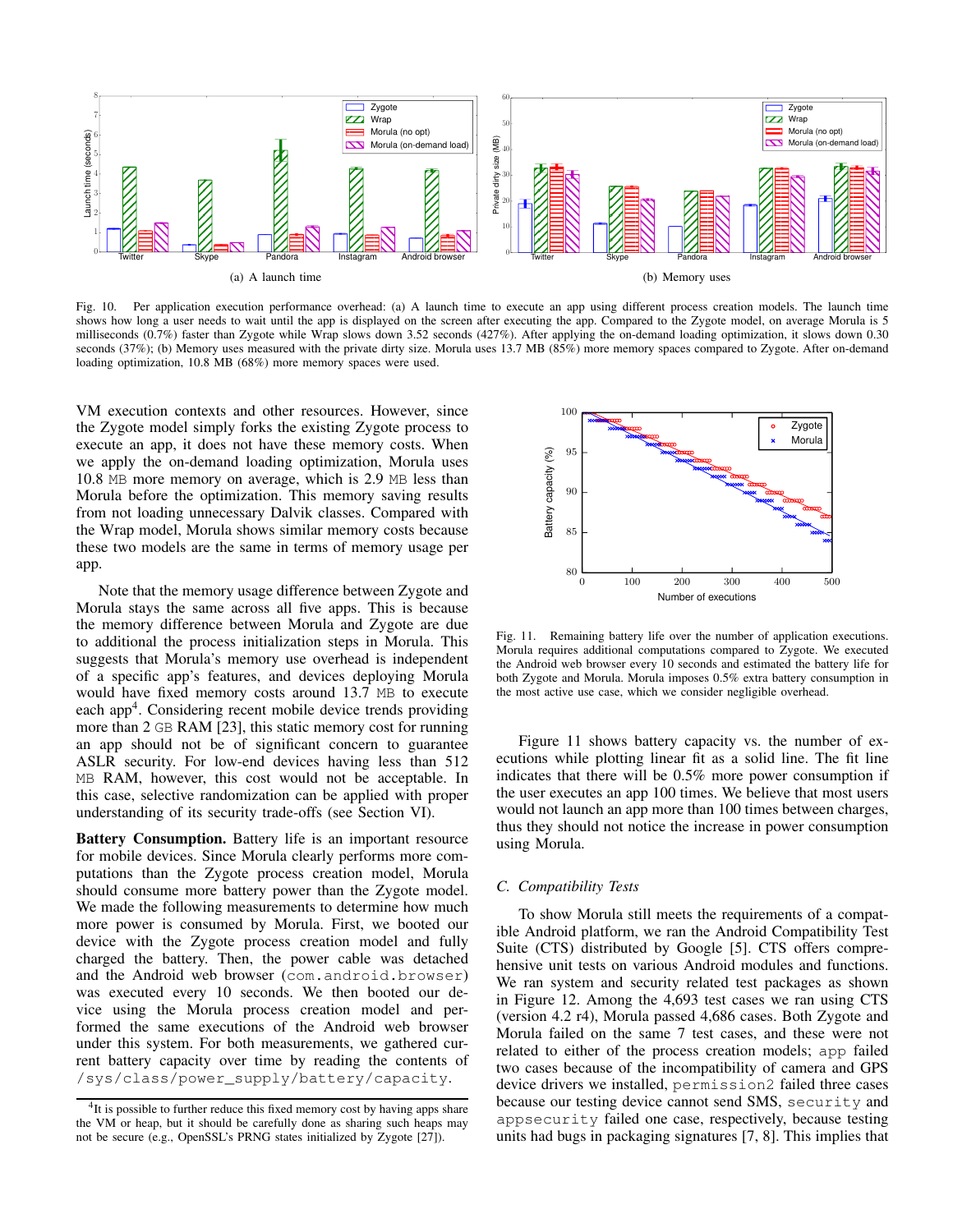modifications to Android to implement Morula do not break Android compatibility, and we believe Morula is quite ready to be used for Android end-users.

|               | #Tests | #Failed |        |
|---------------|--------|---------|--------|
| Test package  |        | Zygote  | Morula |
| accessibility | 25     |         |        |
| accounts      | 28     |         |        |
| admin         | 12     |         |        |
| app           | 297    | 2       | 2      |
| dalvik        | 51     |         |        |
| libcore       | 3510   |         |        |
| database      | 261    |         |        |
| OS            | 300    |         |        |
| permission    | 149    |         |        |
| permission2   | 15     | 3       | 3      |
| security      | 37     |         |        |
| appsecurity   |        |         |        |

<span id="page-13-2"></span>Fig. 12. Android Compatibility Test Suite (CTS) results. Morula shows the same compatibility test results as Zygote, and the failed test cases in both models were not related to either of the process creation models. The prefixes on test package names were removed for simple representations.

# VI. DISCUSSION

<span id="page-13-0"></span>Security Implications for Other Zygote-Based Systems. The concept of the Zygote process creation model is not only used for Android, but also used for other systems including the Chromium OS and the Chromium browser. The reason for using the Zygote model varies depending on the environment. For example, Chromium in Linux uses it to keep a reference to original binaries/libraries. As a result, after being updated in runtime, Chromium can keep running without version compatibility issues with newly updated binaries/libraries [\[48\]](#page-15-9). As we have shown, the Zygote model can be a possible attack surface because all child processes inherit resources, including memory layouts, from their parent process. Although Chromium only relies on the Zygote model for rendering processes, it is possible to have cross attacks involving multiple rendering processes or security related resource leaks initialized by the parent process.

Limitations of Selective Randomization. Selective randomization aims to balance the security gain and performance penalty. Thus, selective randomization does not protect Android from the attacks described in Section [III](#page-3-0) because it provides the unique address space layouts only for selective apps. This indicates that a system deploying selective randomization can still be vulnerable to our ASLR attacks. For example, even if the app is distributed without native code components, it can be still exposed to address leak vulnerabilities while running the default system libraries loaded by Zygote. Although the possibility of having such vulnerabilities should be low, we recommend device vendors deploy selective randomization only if the Morula design cannot be applied for the whole system (i.e., low-end devices with limited computing resources). The security limitation of selective randomization stems from the fact that an app still runs native code in default system libraries even if it does not contain its own native code component. To handle this limitation, control-flow analysis can be performed on the app to see whether it actually runs (or heavily depends) on native code.

# VII. RELATED WORK

<span id="page-13-1"></span>ASLR has been considered an effective defense mechanism for mitigating exploitation of security bugs by increasing diversity in address space layout of a program [\[39\]](#page-15-4). ASLR-enabled systems, combined with DEP, have successfully mitigated attack techniques such as arbitrary code execution or returnoriented programming (ROP).

ASLR Attacks/defenses. As modern commodity OSes provide ASLR/DEP defense mechanisms by default [\[24,](#page-14-16) [43\]](#page-15-10), attack techniques also try to evolve to bypass ASLR/DEP. One example is to brute-force insufficient randomness in memory layout [\[30,](#page-15-11) [39\]](#page-15-4). Another example is to generate exploits based on memory layout extrapolated from leaked pointers, type confusion (heap overflow), and use-after-free bugs [\[35,](#page-15-12) [37\]](#page-15-13). Furthermore, by repeatedly abusing memory disclosures, an attacker can learn the entire memory layout of a system and chain ROP gadgets on the fly [\[41\]](#page-15-14). Moreover, it is possible for attackers to target non-randomized components of an application. For example, Flash, Java, and the .NET runtime in IE8/9/10 [\[42,](#page-15-7) [44\]](#page-15-5) are well-known targets for ROP-gadgets to break ASLR/DEP in Windows.

With increasing use of bytecode interpreters [\[13\]](#page-14-17), JIT compilation, which optimizes performance by compiling byte code to native instructions, opens other threats for breaking ASLR/DEP [\[11,](#page-14-18) [15\]](#page-14-19). Many commonly utilized attack vectors, such as JavaScript, are being compiled to native code via JIT compilation, providing attackers the means to convert their bytecode to a native executable. However, these attacks are only effective in breaking specific applications, so mitigation mechanisms such as anomaly detectors [\[14\]](#page-14-20), are already deployed and used in commercial products [\[34\]](#page-15-15).

Researchers also explored interesting ways to estimate target addresses for attacks by using cache or hash collision, both in the OS kernel [\[25\]](#page-14-5) and in web browsers [\[2\]](#page-14-21). However, we believe ASLR-enabled systems raise a high bar for attackers to compromise servers [\[47\]](#page-15-16) and mobile devices, which encounter attacks via small sets of interfaces like HTTP or media streaming.

Attacks/defenses on Android. We classify common attacks on Android into two types: the first is an exploit of underlying system components [\[45,](#page-15-17) [46,](#page-15-18) [51\]](#page-15-19), which are privileged and separated processes in Linux. The other is abuse of overprivileged application permissions [\[9,](#page-14-22) [19,](#page-14-23) [20,](#page-14-8) [26,](#page-15-20) [49\]](#page-15-21). According to Lookout's Android Threat Report [\[36\]](#page-15-6), one emerging problem on Android is the repackaged trojan attack, which prevents users from distinguishing an official and legitimate application from a trojan [\[18,](#page-14-24) [50\]](#page-15-22). For example, 250,000 users downloaded a disguised trojan application, DroidDream [\[36\]](#page-15-6). Therefore, we believe our local trojan attacks will become more critical to mobile users in the near future, and the ASLR solution in Morula can mitigate the threats effectively.

Although Android already ships with a variety of security features, such as UID separation and digitally signed applications [\[38,](#page-15-23) [40\]](#page-15-24), we found that individual security bugs in applications can seriously threaten the entire system if Android does not fix the ASLR problem in the default Zygote process creation model.

Adopting ASLR/DEP in Mobile Devices. As exploits against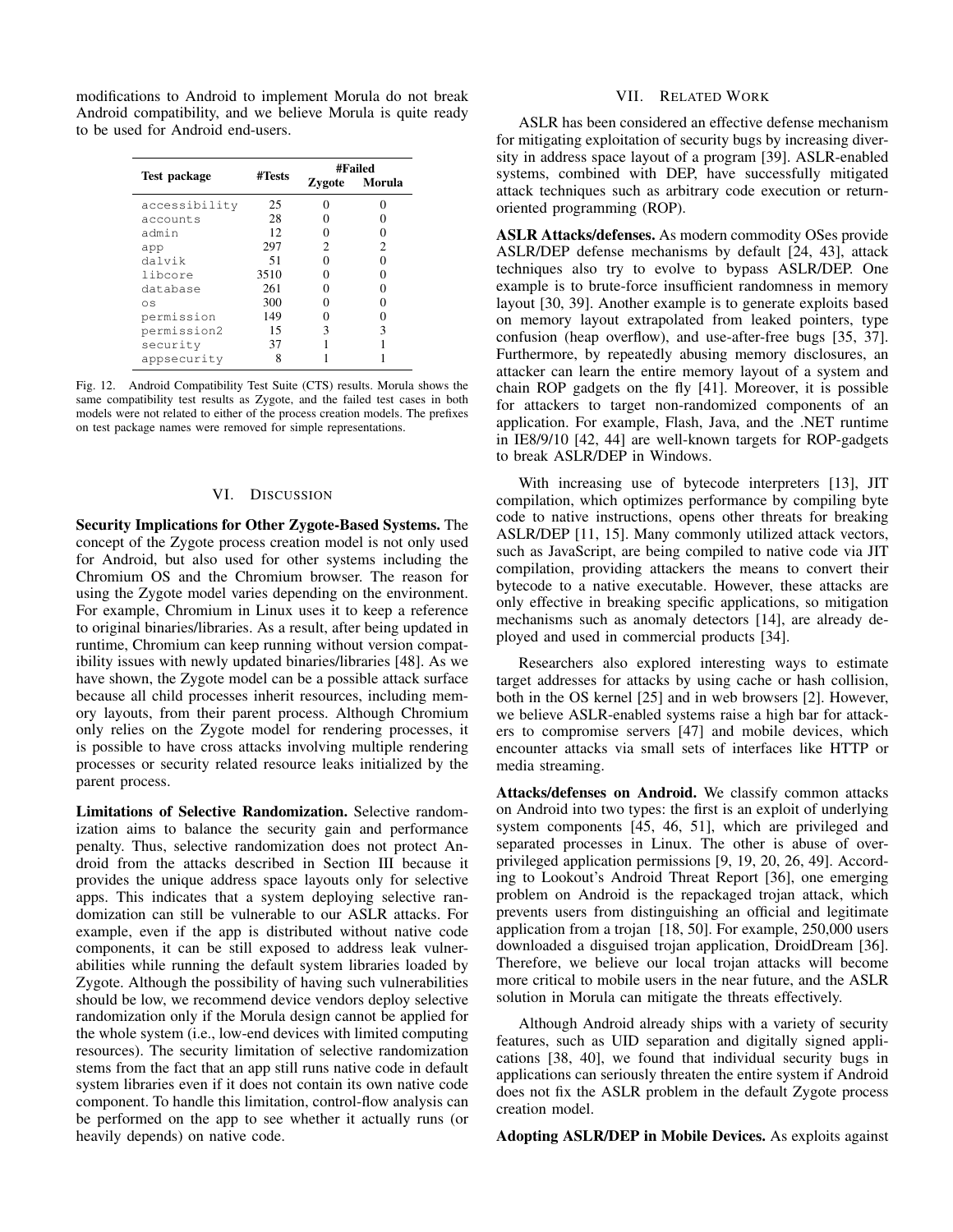mobile platforms have increased, vendors outside the Android platform have also begun to include defensive mechanisms even at the cost of performance. For example, iOS 4 [\[29\]](#page-15-25) supports ASLR of applications and the kernel.

Mitigating ASLR problems on Android. The most relevant work to Morula is Retouching [\[12\]](#page-14-25), a mechanism that randomizes prelinked code when deploying Android applications. Since Retouching randomizes at the time of deployment or update, it does not require direct kernel changes. Therefore, Retouching provides differing memory layouts across different devices. However, Retouching has uniform address space layouts for all running apps in a device as it uses the Zygote process creation model, and thus it is still vulnerable to remote coordinated and local trojan attacks.

#### VIII. CONCLUSION

<span id="page-14-1"></span>In this paper, we presented a new security threat to Android's ASLR and proposed Morula as a countermeasure. We showed that Zygote, Android's low-level process creation system, can severely weaken the effectiveness of ASLR, an existing and standard security mechanism. We demonstrated two attack scenarios where either a remote attacker or a local trojan app can exploit the weakened ASLR and execute code by means of return-oriented programming. As a replacement for the insecure Zygote, Morula fortifies the weakened ASLR on Android using three key designs and optimizations: the Morula process creation model, on-demand loading of Dalvik classes, and selective randomization of app memory layouts. We conducted a thorough evaluation, showing that Morula restores the effectiveness of ASLR on Android to the same level as on Linux, and at the same time maintains app launch time on par with or even better than Zygote. Morula pays an acceptable cost of increased app memory usage for much improved security, and imposes no obvious overhead to other resources, including battery power. Morula's design yields an easy-to-adopt and backward-compatible implementation, which is ready to be merged into the open source branch of Android OS as well as vendor-customized branches.

# ACKNOWLEDGMENTS

The authors would like to thank the anonymous reviewers for their valuable comments. We thank William Enck for the thoughtful feedback that guided the final version of this paper. We also thank the various members of our operations staff who provided proofreading of this paper. This material is based upon work supported in part by the National Science Foundation under Grants No. CNS-1017265, CNS-0831300, and CNS-1149051, by the Office of Naval Research under Grant No. N000140911042, by the Department of Homeland Security under contract No. N66001-12-C-0133, and by the United States Air Force under Contract No. FA8650-10-C-7025. Any opinions, findings, and conclusions or recommendations expressed in this material are those of the authors and do not necessarily reflect the views of the National Science Foundation, the Office of Naval Research, the Department of Homeland Security, or the United States Air Force.

#### **REFERENCES**

- <span id="page-14-2"></span>[1] Android Web Browser GIF File Heap-Based Buffer Overflow. [http:](http://cve.mitre.org/cgi-bin/cvename.cgi?name=CVE-2008-0985) [//cve.mitre.org/cgi-bin/cvename.cgi?name=CVE-2008-0985.](http://cve.mitre.org/cgi-bin/cvename.cgi?name=CVE-2008-0985)
- <span id="page-14-21"></span>[2] Leaking information with timing attacks on hashtables. [http://gdtr.wordpress.com/2012/08/07/leaking-information-with](http://gdtr.wordpress.com/2012/08/07/leaking-information-with-timing-attacks-on-hashtables-part-1)[timing-attacks-on-hashtables-part-1.](http://gdtr.wordpress.com/2012/08/07/leaking-information-with-timing-attacks-on-hashtables-part-1)
- <span id="page-14-3"></span>[3] SRS One Click Root for Android. [http://www.srsroot.com/.](http://www.srsroot.com/)
- <span id="page-14-6"></span>[4] Type confusion in WebKit. [http://cve.mitre.org/cgi-bin/cvename.cgi?](http://cve.mitre.org/cgi-bin/cvename.cgi?name=CVE-2013-0912) [name=CVE-2013-0912,](http://cve.mitre.org/cgi-bin/cvename.cgi?name=CVE-2013-0912) 2013.
- <span id="page-14-13"></span>[5] Android Compatibility Program. Android Compatibility. [http://source.](http://source.android.com/compatibility) [android.com/compatibility.](http://source.android.com/compatibility)
- <span id="page-14-9"></span>[6] Android Open Source Project. Introducing ART. [http://source.android.](http://source.android.com/devices/tech/dalvik/art.html) [com/devices/tech/dalvik/art.html.](http://source.android.com/devices/tech/dalvik/art.html)
- <span id="page-14-14"></span>[7] Android Open Source Project Issue Tracker. android.security.cts.PackageSignatureTest failuer in android R4. [https://code.google.com/p/android/issues/detail?id=19030.](https://code.google.com/p/android/issues/detail?id=19030)
- <span id="page-14-15"></span>[8] Android Open Source Project Issue Tracker. CTS com.android.cts.appsecurity.AppSecurityTests testPermissionDiffCert FAIL. [https://code.google.com/p/android/issues/detail?id=53532.](https://code.google.com/p/android/issues/detail?id=53532)
- <span id="page-14-22"></span>[9] K. W. Y. Au, Y. F. Zhou, Z. Huang, and D. Lie. PScout: Analyzing the Android Permission Specification. In *ACM conference on Computer and communications security (CCS '12)*, 2012.
- <span id="page-14-10"></span>[10] C. M. Bishop and N. M. Nasrabadi. *Pattern recognition and machine learning*. springer New York, 2006.
- <span id="page-14-18"></span>[11] D. Blazakis. Interpreter exploitation. In *USENIX conference on Offensive technologies (WOOT '10)*, 2010.
- <span id="page-14-25"></span>[12] H. Bojinov, D. Boneh, R. Cannings, and I. Malchev. Address space randomization for mobile devices. In *ACM conference on Wireless Network Security (WiSec '11)*, 2011.
- <span id="page-14-17"></span>[13] H. Chen, C. Cutler, T. Kim, Y. Mao, X. Wang, N. Zeldovich, and M. F. Kaashoek. Security bugs in embedded interpreters. In *ACM SIGOPS Asia-Pacific Workshop on Systems (APSys '13)*, 2013.
- <span id="page-14-20"></span>[14] P. Chen, Y. Fang, B. Mao, and L. Xie. JITDefender: A defense against JIT spraying attacks. In *Future Challenges in Security and Privacy for Academia and Industry*. Springer, 2011.
- <span id="page-14-19"></span>[15] Y. I. Chris Rohlf. Attacking Clientside JIT Compilers. In *Black Hat USA*, 2011.
- <span id="page-14-7"></span>[16] coolkaveh. VLC media player 2.0.4 suffers from buffer overflow. [https:](https://trac.videolan.org/vlc/ticket/7860) [//trac.videolan.org/vlc/ticket/7860.](https://trac.videolan.org/vlc/ticket/7860)
- <span id="page-14-4"></span>[17] J. Easton-Ellett. Android 4.1 Jelly Bean Features ASLR, Making It Much Harder To Exploit. http://www.ijailbreak.com/android/android-4- 1-jelly-bean-features-alsr.
- <span id="page-14-24"></span>[18] W. Enck, M. Ongtang, and P. McDaniel. On lightweight mobile phone application certification. In *ACM conference on Computer and communications security (CCS '09)*, 2009.
- <span id="page-14-23"></span>[19] W. Enck, P. Gilbert, B.-G. Chun, L. P. Cox, J. Jung, P. McDaniel, and A. Sheth. Taintdroid: An information-flow tracking system for realtime privacy monitoring on smartphones. In *USENIX Symposium on Operating Systems Design and Implementation (OSDI '10)*, 2010.
- <span id="page-14-8"></span>[20] W. Enck, D. Octeau, P. McDaniel, and S. Chaudhuri. A study of android application security. In *USENIX Security Symposium (Security '11)*, 2011.
- <span id="page-14-11"></span>[21] C. Evans. Some Random Observations on Linux ASLR. [http://scarybeastsecurity.blogspot.com/2012/03/some-random](http://scarybeastsecurity.blogspot.com/2012/03/some-random-observations-on-linux-aslr.html)[observations-on-linux-aslr.html,](http://scarybeastsecurity.blogspot.com/2012/03/some-random-observations-on-linux-aslr.html) 2012.
- <span id="page-14-0"></span>[22] D. Fisher. Android 4.1 Jelly Bean Includes Full ASLR Implementation. [http://threatpost.com/android-41-jelly-bean-includes-full-aslr](http://threatpost.com/android-41-jelly-bean-includes-full-aslr-implementation-071612)[implementation-071612,](http://threatpost.com/android-41-jelly-bean-includes-full-aslr-implementation-071612) 2012.
- <span id="page-14-12"></span>[23] M. Flores. Google Nexus 5 Review. [http://www.techradar.com/us/](http://www.techradar.com/us/reviews/phones/mobile-phones/google-nexus-5-1194974/review) [reviews/phones/mobile-phones/google-nexus-5-1194974/review.](http://www.techradar.com/us/reviews/phones/mobile-phones/google-nexus-5-1194974/review)
- <span id="page-14-16"></span>[24] C. Giuffrida, A. Kuijsten, and A. S. Tanenbaum. Enhanced operating system security through efficient and fine-grained address space randomization. In *USENIX Security Symposium (Security '12)*, 2012.
- <span id="page-14-5"></span>[25] R. Hund, C. Willems, and T. Holz. Practical timing side channel attacks against kernel space aslr. In *IEEE Symposium on Security and Privacy (Oakland '13)*, 2013.